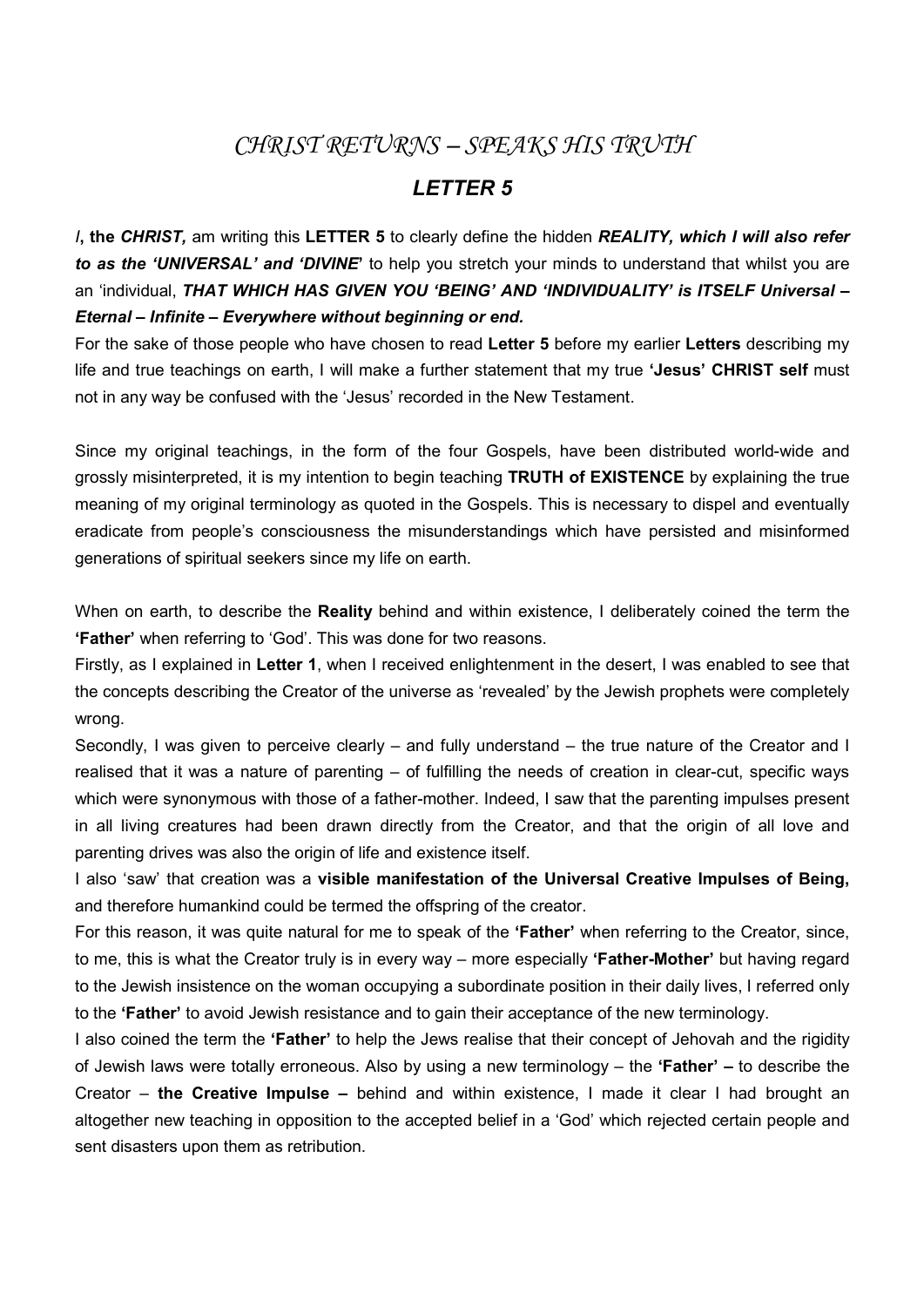**I want you to understand fully, that nowhere has it been made clear in your New Testament that I brought a teaching completely opposed to the teachings in the Old Testament and therefore the New Testament as a true record of my life and teachings cannot be trusted or accepted or believed.** 

A true and accurate record of my personality, enlightened nature, emotional attitudes and teachings themselves, would have made it abundantly clear that the old Judaic forms of religion and my enlightened teachings were diametrically opposed in every way.

The Judaic religion was one of extreme materialistic concepts. There are certainly writings from which spiritually enlightened Jews drew, and continue to draw, a mystical perception of our **SOURCE of BEING.**

#### **They are to be greatly honoured and respected for their transcendent states of mind.**

But as the prophets reached the average man and woman, their writings transmitted a different, controlling message which is purely human and false. No control for 'good' or 'evil' is exercised from a 'God above'. If there were, the world would not be in such a shocking state of upheaval and misery.

I brought a new teaching which was directed exclusively at making people aware of **universality and love – the indwelling nature – as well as the transcendent nature of ...**

### **'THAT' ... WHICH BROUGHT ALL CREATION INTO VISIBLE MANIFESTATION.**

It is my purpose to make this abundantly clear to enable seekers of Truth to rid themselves of any remnant of belief that I was merely a prophet in a long line of Jewish prophets; that I continued preaching their themes of an almighty Jehovah possessing ambivalent feelings towards his own creation.

**Fear of Orthodox Jews kept my disciples in line with what they had decided they would tell the public about me.** You must remember that to gain new Jewish adherents to Christianity, they were afraid to discard the Old Testament since it had held the Jews together for centuries; therefore, they extracted and added on from my teachings whatever was compatible with the old religious beliefs. My genealogy was listed to re-assure Jewish people I had descended from King David. Why should they bother with this unless they wanted to make it clear that I was very much a Jew of ancient lineage and therefore could be a candidate for Messiahship?

If they truly understood what I had come to earth to  $d_0 - d_0$  break away from the past and lay the foundations for an altogether new future of understanding and activity – they would have made valiant efforts to make certain that people understood the true purposes which drove me to the day of my death.

But they did not do this. They obscured much of what I tried to teach.

A strong-hearted disciple of mine, Stephen, was less afraid to speak out about my true teachings, although these had also been embroidered, but even so, he was stoned to death.

You must understand that life for my disciples was precarious and it is little wonder that my true teachings were covered over with traditional thinking to make it more palatable to the public.

Even so will there be fierce disputations when I say that 'Christianity' only presents a record of some of my statements and healings which are not in too much conflict with Judaic teaching. It is a religion coined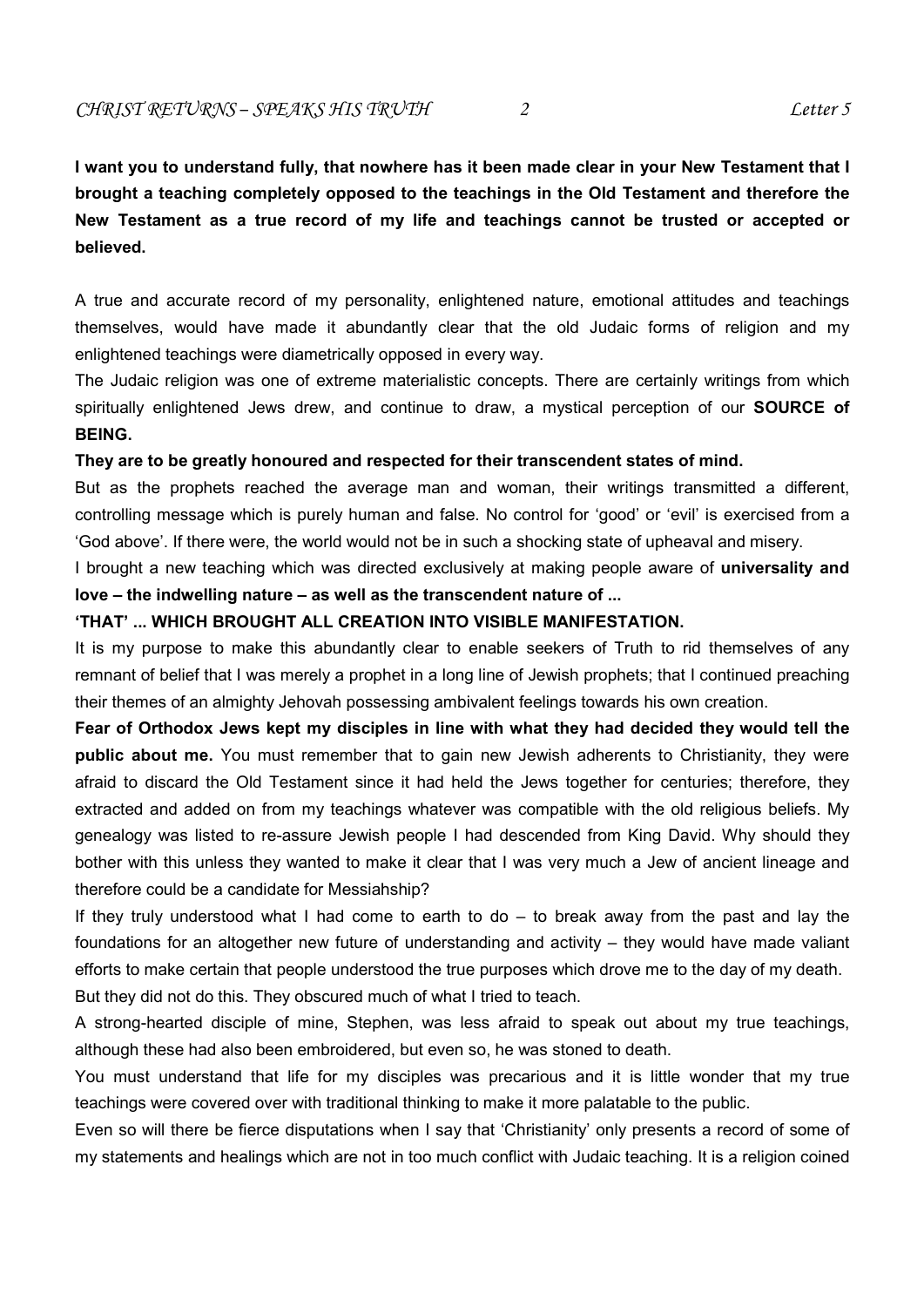# *CHRIST RETURNS* – *SPEAKS HIS TRUTH 3 Letter 5*

by my early disciples and by Paul, after his induction in Antioch, to keep the Jews together as far as possible and to bring gentile converts into the fold. Expediency then became a facet of Christian thought. This is the truth of my life and death on earth. Disputations will arise because people hold on to cherished beliefs and surrender them only with the pain experienced by those who lose their dearest possessions. Nonetheless, dear as the beliefs may be to people – they are only **beliefs.**

They are not a sure foundation on which to build new lives.

Now that I am returning to you through the medium of these **Letters,** I am again making every attempt possible – **within the parameters of your human perceptions –** to describe for you the *Reality –* your *Source of Being – which initiated the universe and existence itself.* 

Exactly as 2000 years before*, I have now come through the medium of these* **Letters** *to lay the foundation for future spiritual evolution during the next millennium. Your spiritual development can only arise out of your deeper perceptions and understanding of the nature of existence and of ...* **'THAT' ... WHICH BROUGHT YOU INTO BEING.** 

For what you clearly *perceive* creates the conditions under which you live.

Because you have not understood your true spiritual origins, humankind is continually embroiled in wars and has spawned earthly conditions which are both a disgrace to human consciousness and a source of human suffering of every kind.

For this reason, I am **SENDING – RADIATING – THE FULL POWER OF MY CHRISTHOOD CONSCIOUSNESS** to bring the **TRUTH of EXISTENCE** to you in the kind of modern understandable terminology to enable you to construct a new consciousness and realisation **'of Truth as it really is'** – rather than allow you to continue adhering to those false beliefs you have been taught, or have been brought to you by tradition.

With usage and understanding, the terminology will come to arouse in you the same – *or more* – reverence and love and spiritual insight as you previously felt when using the word 'God'. Loaded with universal meaning the more appropriate terminology will eventually fill you with spiritual power when you use and visualise the meaning of the words.

I am here to tell you that when you have purified your consciousness of the gross human thoughts and feelings pertaining to the ego-drive, and persevere in meditation and a lifting up of your consciousness to the **Universal,** you will begin to feel the spiritual power invading your mind and eventually your whole body.

Therefore, my teachings are *exclusively* directed at assisting you to open your consciousness to newness of life, vitality and spiritual power that you may abandon your old way of limited and dis-satisfied living and find a new source of inner joy and fulfilment of your every need.

Think about this statement. I have not brought you any 'should's' or 'should nots' or frustrating restrictions you, yourselves, do not want to impose on yourselves. I have certainly come to tell you how your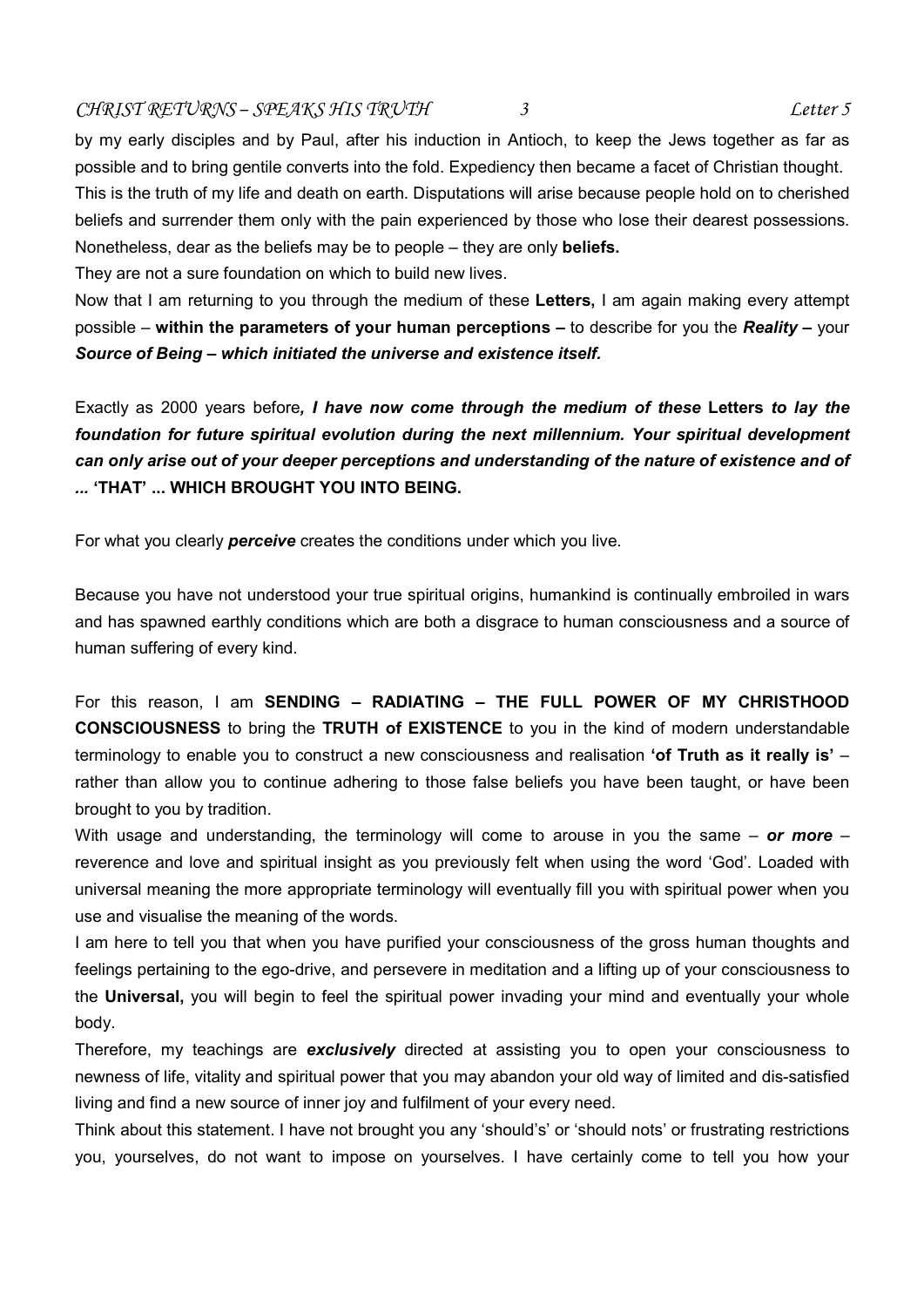### *CHRIST RETURNS* – *SPEAKS HIS TRUTH 4 Letter 5*

'consciousness forms' have life within them and eventually manifest in your world but I leave it to your good sense to choose the healthy thoughts, the loving actions, and the right path leading to joy and fulfilment when you realise the true nature of creation.

I have also come with the full force of my **Christ Power** to help you realise that there are no barriers between you and ... **'THAT'** ... **WHICH BROUGHT YOU INTO BEING** – only those you have created yourselves through ignorance of the **Laws of Existence.**

I have come to help you remove the barriers by enlightening your present ignorance and teaching you how to open your consciousness – your entire being – to the inflow of **THAT WHICH BROUGHT YOU INTO BEING.**

Therefore, I REPEAT: in the final analysis, my teachings are *exclusively* directed at assisting you to open your consciousness to newness of life, vitality and spiritual power that you may abandon your old way of limited and dis-satisfied living and find a new source of inner joy and fulfilment of your every need. **I long for you with Divine Love to reach this supreme state of being before you pass into the next dimension, that your passing may be painless and your transition one of sublime anticipation.** This is the sole motivating purpose behind the **Letters.** 

The above statement is a more compelling and powerful re-phrasing of the statement I made when on earth: 'Seek first the Kingdom of Heaven and all good things will be added to you.'

I did not make this statement to entice people to be 'good'. I stated a fact of existence.

You must also understand fully and clearly – that ... **'THAT'** ... which you call 'God' and I refer to as *'UNIVERSAL',* possesses none of the *human* attributes attributed to *IT* by many religions.

The human characteristics of anger, threats and punishment, for instance, only pertain to the human condition.

**Again, I repeat: I,** the **CHRIST,** have come down to dictate these **Letters** *expressly* to disinvest people's minds of the former 'human word pictures' coined by prophets. It is my firm intention to replace them with descriptions of the **POWER – the UNIVERSAL CONSCIOUSNESS** which really creates, moves within, and supports the visible universe and all other dimensions beyond your present perception and comprehension.

I am also here to tell you these further universes or dimensions, will be opened and will become accessible to your consciousness when the knowledge outlined in these **Letters** is absorbed and made the very fabric of your individualised consciousness.

Eventually, death will come to mean a happy transition from a limited dimension of existence to a brighter and more powerful one. You will know that when you are adequately spiritually cleansed and the time is ripe to emerge from the capsule of your body, you will leave, relieved to be free of physical limitations to enter a dimension of love and beautiful and wondrous beingness.

You will perceive death to be what it can be – really is for enlightened souls – a glorious transition – a gift of greater life, greater creativity and an experience of 'ecstatic being' you have not yet dreamed of.

I also want to make it clear that many, many people believe that they can live fruitful and fulfilled lives by following the hundreds of various teachers of 'positive thinking'. Changing your consciousness, they say, will change your lives. This is true to a limited extent but, for spiritually evolving seekers, such a change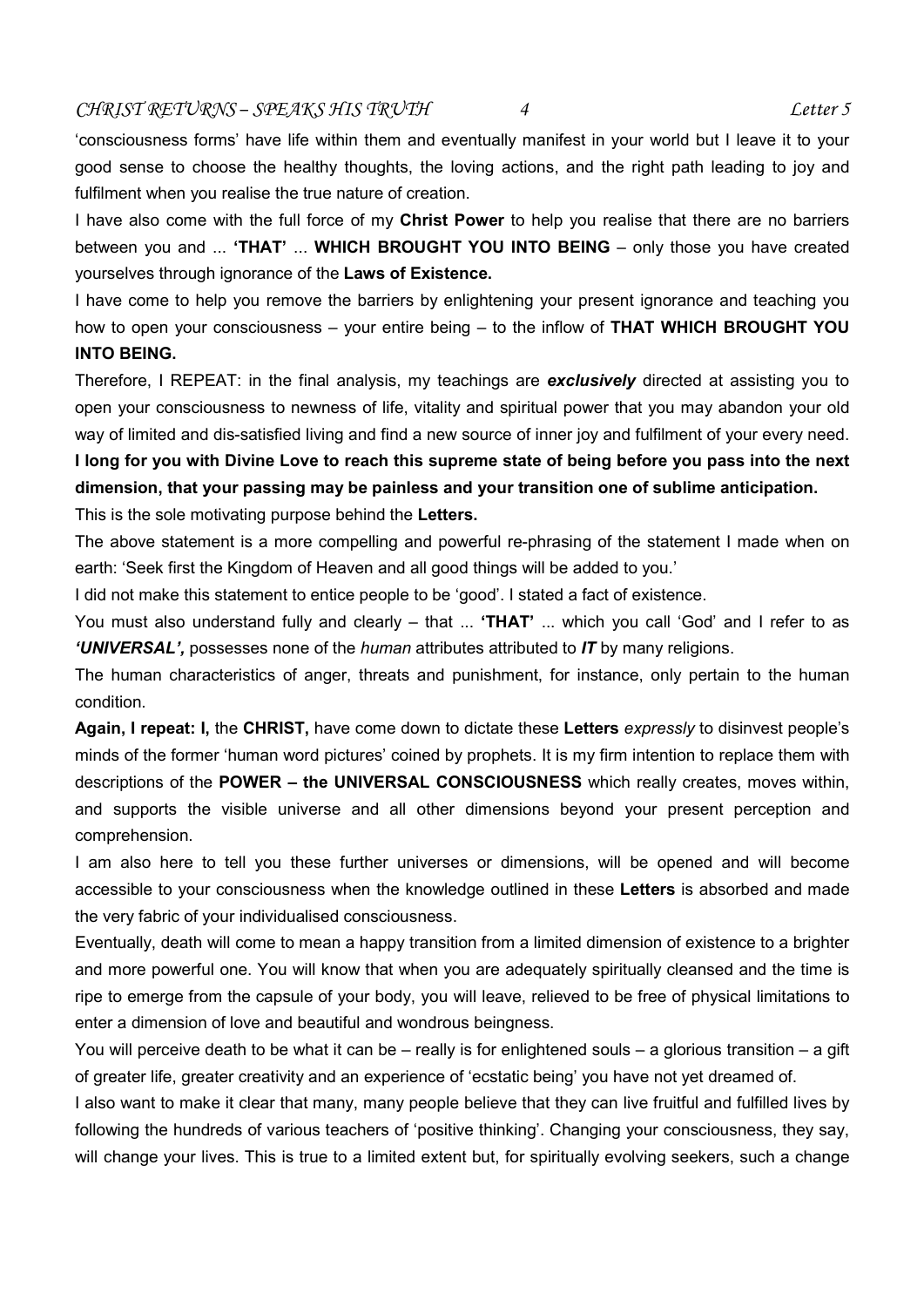# *CHRIST RETURNS* – *SPEAKS HIS TRUTH 5 Letter 5*

in consciousness still leaves a dryness of spirit and a yearning for something more.

That 'something more' that the soul craves is the true contact and re-union with its *SOURCE OF BEING.*  Whilst you may have drawn a certain amount of spiritual growth by following the path of perceiving only the good, the truthful and loving, you remain an entity functioning alone in your own earth-bound domain, unassisted by the **eternal, infinite Universal.** Once you realise the *nature of* **the Universal** and turn your thoughts to making true contact with It, you begin to realise you are no longer alone – you are supported by the *Reality* which supports the universe.

# *And when I say: 'making true contact with It', I mean that the prayer of supplication for this benefit or that is not making true contact with your SOURCE OF BEING.*

Your prayer is certainly received into the **Source of Being,** and an answer is frequently received swiftly and the need is fulfilled, even as you have asked. But true contact with the **Source of your Being,** is only experienced when you have sufficiently cleansed your consciousness of the gross human ego-drive and have spent some time in meditation and a regular *emotionally powerful* 'reaching out' in consciousness to your **Source** seeking contact and renewal and refreshment of spirit.

This is the true purpose behind existence. **A constant and mutual** reciprocation of communication between the **Source of all Being** and creation.

Here I would remind you that when I lived on earth, I made it abundantly clear every day to the Jews that: 'of myself alone I could do nothing'.

I constantly stated that 'it is the 'Father' does the work, not I'.

I have come at this time to enable you to make the transition from the earth-bound human consciousness to that of enlightenment when a person **knows** that he or she finally **knows** the **Truth of Being.** 

Undoubtedly, deeply religious people, indelibly indoctrinated with religious dogma and theology – Jewish, Christian, Muslim, Hindu or belonging to any other religious persuasion **–** will find it difficult – even painful – at first, to accept and make good use of these **Letters –** for: A conditioned and programmed mind is like concrete. Cherished beliefs, used as talismans, emotional supports and affirmations to give strength in times of crisis, are emotionally imprinted in the sub-conscious, and usually incorporate in them a fear of 'offending God' when contemplating moving on to some higher Truth. Unless there is a sincere longing to know the **TRUTH of BEING** rather than traditional beliefs, these mental patterns are almost impossible to annihilate in the mind and emotions and they block true spiritual progress.

I have come expressly to help those who have the will to do so, move beyond these barriers to true enlightenment. Therefore, if you feel intuitively that the words on these pages are **TRUTH** and you feel drawn to them, have confidence you are ready to begin the spiritual journey outlined in these **Letters** and I am at hand to give you the courage to pursue it until you reach your goal – true spiritual enlightenment, newness of life, strength of will and a finding of what I termed the 'Kingdom of Heaven'.

Daily, sincere meditation and prayer will enable a mental cleansing to take place and gradually **TRUTH**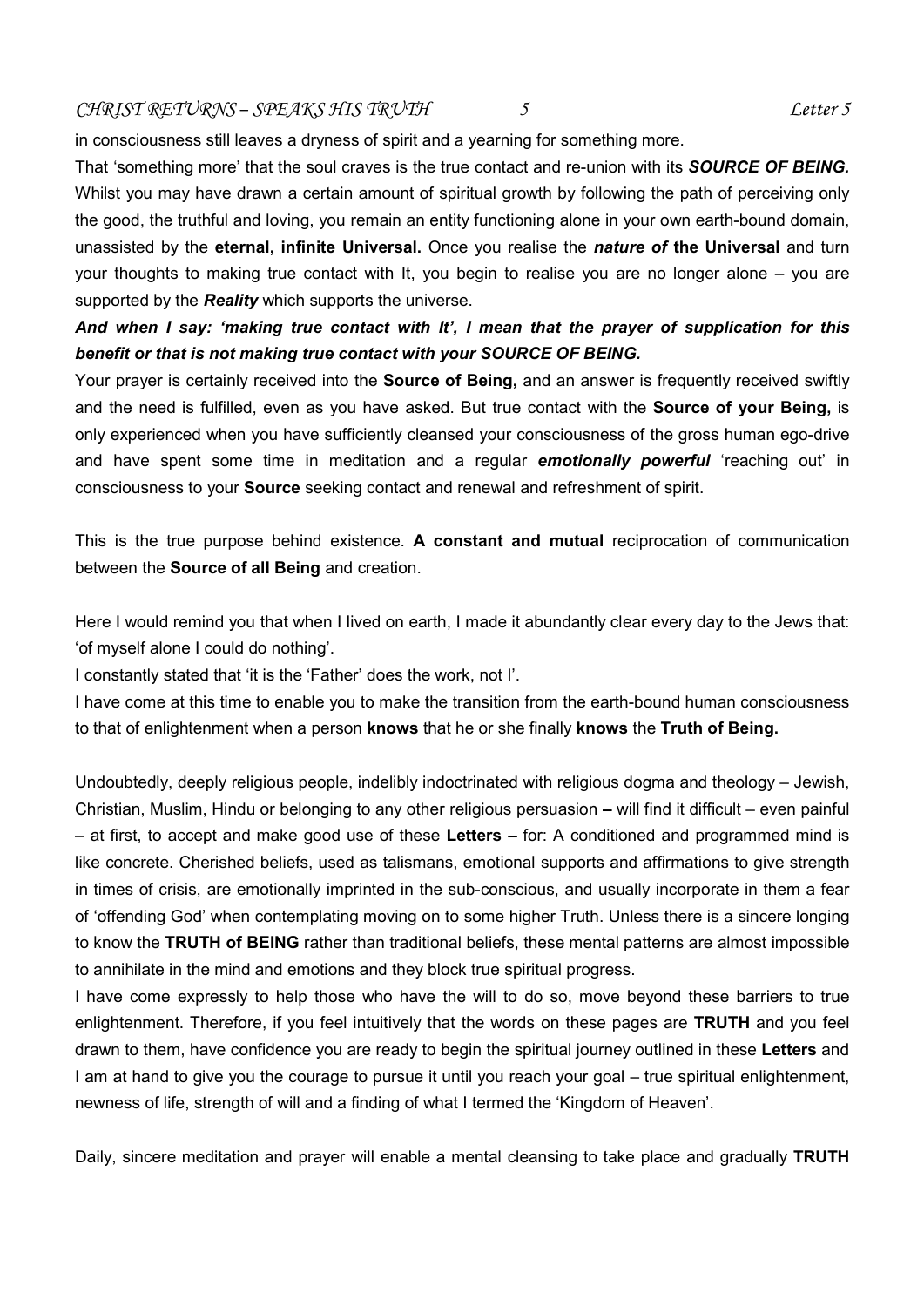### *CHRIST RETURNS* – *SPEAKS HIS TRUTH 6 Letter 5*

**and UNDERSTANDING** will replace the old myths which once were so dear to you.

At the outset of the following teachings, *I*, the *CHRIST,* must remind you that yours is not a solid universe. As you probably know, according to your scientists, solid 'matter', the visible substance of the world, is really composed of energy particles.

The **TRUTH of BEING** of your earthly dimension rests on this fundamental reality of creation.

To understand my teachings regarding the Truth of Being, it is necessary to grasp this fundamental 'seeming emptiness' underlying all your created world.

The majority of you know this fact of existence intellectually, but it has not yet even remotely filtered through to your consciousness to give you a new perspective of the world and existence itself. You continue as you have done for millennia, thinking that your world is solid and the conditions of the body and all other external phenomena are beyond your control. You believe you are the victim of existence. Instead of which, the reverse is true. And your daily lives reflect these beliefs. Therefore, it is absolutely necessary for me to return and help you move on to a higher perception of Truth.

As I said in **Letter 1,** after enlightenment in the desert, I came back into my world of Palestinian towns and villages and immediately began to control the 'elements of matter' wherever I saw the necessity to help those who were deprived or suffering.

I have come to show you exactly why I was able to do this.

As I revealed to you in **Letter 1**, during the time I received full illumination in the desert, I was shown that 'matter' was not really solid. I was not given to understand exactly how the electrical particles which I termed the 'shimmer of motes' took on the appearance of visible 'matter'. I only knew that these 'motes' were moving at high frequencies of speed within 'GOD MIND' and 'GOD MIND' was therefore universal.

# *I perceived that 'GOD MIND' was both the creator –* **and substance** *– of all things within creation itself. Of this, I was absolutely certain.*

I also 'saw' very clearly that human thought, when fraught with conviction or emotion, radically affected this process of materialisation of visible forms.

### *Therefore the human mind could – and did – interfere with the true intention of 'GOD MIND'.*

It was a thrilling and exalting realisation since the myths taught me by the Jewish rabbis were clearly false and were immediately swept out of my mind. I embraced the truth with excitement since I now realised why people experienced misery and suffering. This emanated from their own thought processes. I was also given to 'see' the *'communities of living particles*' which science has named 'cells' at work within every living thing. I was aware of the **Divine Harmony** controlling the work of the cells, which were busily building and maintaining the various parts of physical bodies of all living creatures and plant life, big and small. This is why I drew heavily on the countryside to give examples of the immanence and activity of the **'Father**' within the least of wild life – such as plants and birds.

As I have clearly explained in **Letters 1-3,** I called 'GOD MIND' the '*Father'* because I was enabled to 'see' – perceive – the true **nature** of the 'GOD MIND' and was determined that when I returned to the people of Palestine to describe the revelations I had received, they would understand that their beliefs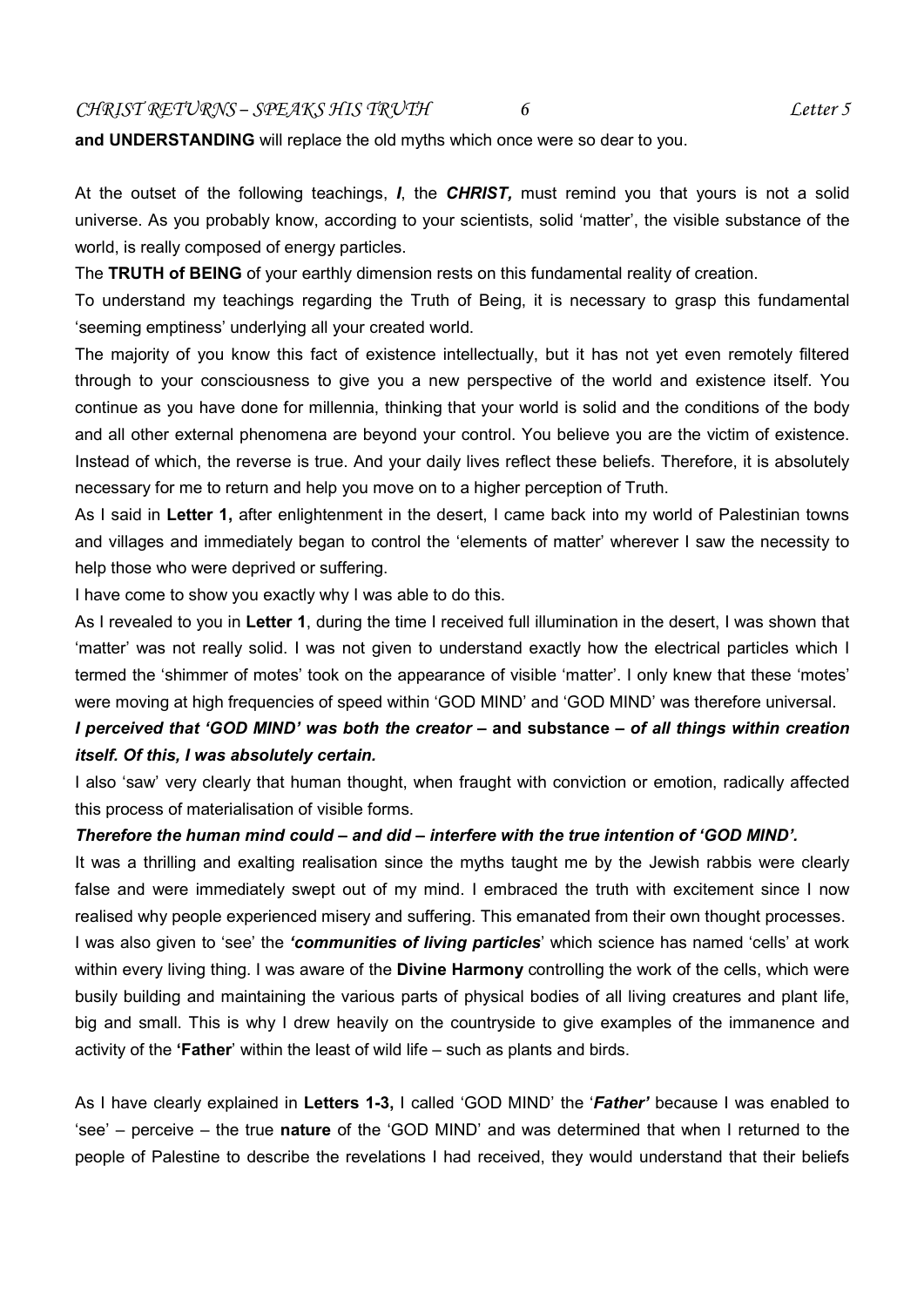### *CHRIST RETURNS* – *SPEAKS HIS TRUTH 7 Letter 5*

imbued in their very consciousness by the rabbis were entirely false.

I saw that the true **nature of 'GOD MIND'** was the very highest form of **Divine Love** and this could be seen consistently active within every living thing.

As I mentioned above, out of this knowledge, I was able to perform 'miracles' and control the elements where appropriate and necessary.

Just as I longed to explode the myths which possessed the minds of the Jews in Palestine, so do I yearn to show you that many of the theories put forward by your scientists have been prompted by a strong reaction to the church dogma and doctrines in years gone by.

To understand this statement, you must realise that until the time of Darwin, whilst the various Christian Churches held dominance over the minds of the populace, it was generally accepted that the universe had been created exactly as written in Genesis in the Biblical Old Testament.

When men of science attempted to announce their discoveries and theories, they were forced to describe their new beliefs in the presence of enormous religious opposition. Consequently, they found it necessary to concentrate much of their mental energy on proving the Prophets' pronouncements wrong. In doing so, their agenda caused them to lose clarity of vision and they also became ego-driven. Thereafter, **any intuitive perception** proposed by the scientific fraternity was derided and rejected out of hand by other scientists. Because of this mental climate, the pendulum of the search for 'Truth' swung solely to an undeviating belief in reason and logic, thus imprisoning the human intellect in materialism for the answers to the origins of life and existence.

Therefore, it is absolutely necessary for me to refute some of the 'scientific theories' and show them to be as erroneous as are the so-called 'truths' of Christian Doctrine. In arriving at some of these 'theories', scientist and churchman alike have dipped into the realms of unproven preposterous suppositions to answer questions which have previously been unanswerable by the earthly mind only.

Having told you that the substance of your material world is basically electrical particles agitated at high speed within 'space', your science is unable to tell you '**why'** such 'energy particles' take on the density and form of 'matter' except to speak of forces of fusion which happen to create the elements.

Science cannot tell you what is the **'Motivating Force'** which draws particles into the form of elements.

Neither can science tell you from whence such energy particles originally came except to say that they were released during the time of the Big Bang which they believe gave the first impetus to creation. Why a sudden 'Big Bang' – of what? What was the Motivating Factor behind it?

Science speaks about electromagnetism but cannot say from whence come such energies which appear and disappear. Where do they go? Why do they come back? From the human perspective, there appears to be no intelligible activity within or behind its work.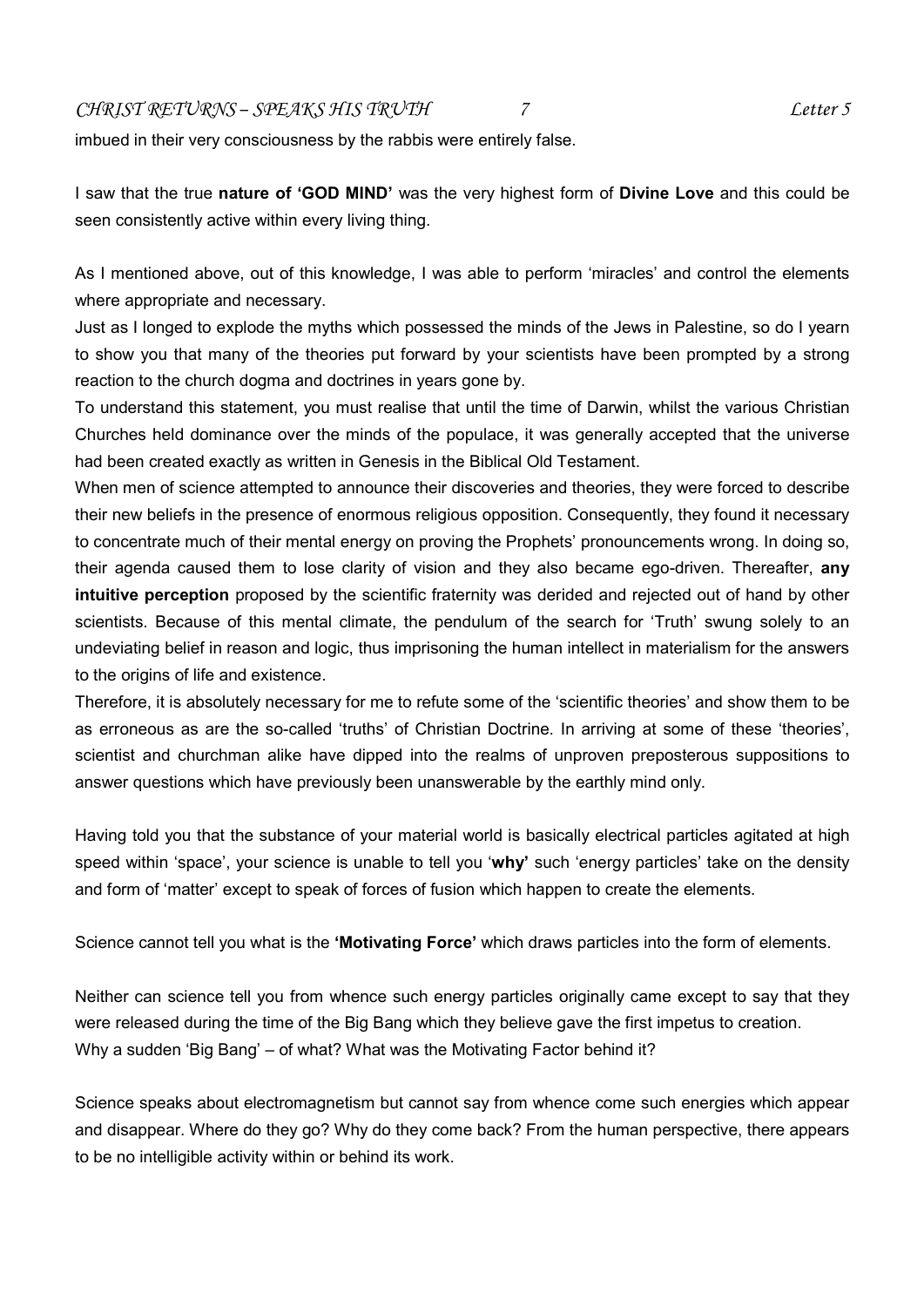### *CHRIST RETURNS* – *SPEAKS HIS TRUTH 8 Letter 5*

Science says that electromagnetism 'just is'  $-$  a simple fact of existence  $-$  yet it produces highly purposeful and intelligent work in the form of millions of billions of substances of which your universe is made. How does this happen?

# **There is nothing that electromagnetism has brought into visible being which the human mind can deem to be lacking purpose or meaning.**

Science ignores this most basic and vital level of creation. Without an answer to this question, as to **why**  everything which has been brought into visible manifestation by the activity of the twin energies of electromagnetism is invariably purposeful, successful and rational – nothing *of any value* in the search for your origins will be discovered.

Until science can probe and discover the '*Reality'* of the '**space'** in which electrical particles of 'visible being' are supported, science will forever remain behind locked doors of materialism. It will be barred to eternal Truth and universal wisdom and imprisoned within the bondage of reason alone – reason which is solely the product of the finite activity of brain cells.

It is to the *true nature* of the **SPACE** I intend to introduce you – but before proceeding to this, I must first bring many highly pertinent questions to your attention.

Down the ages, much of the work produced by electromagnetism has appeared to the mind, vision and touch of living entities as being solid, unchangeably durable. Metals, wood, rocks, living entities were all believed to be composed of solid, inanimate or living 'matter'. With such a belief in a solid universe it is only natural that the mystical prophets of old should have envisaged a 'Mighty Individual' possessing enormous powers in creating all the solid substances of the universe. In visualising such a 'Mighty Individual', it was only natural they should perceive a 'Kingly' figure of universal control, possessing a retributive nature when confronted with the behaviour of mankind which created a turbulent society. Neither Prophets of old nor science of today has been near to the Truth of Existence.

Both have completely missed the truth.

Science says that life began when in some unexplained way, a **correct** combination of chemical reactions produced a molecule capable of making copies of itself by triggering further chemical reactions.

Such a description of the enormous and teeming complexity and power of the **LIFE FORCE as being discernible because it is 'capable of replicating itself',** reveals the basic impoverishment of scientific perception and thought which produced such a theory!

Furthermore, the suggestion that such a combination of 'inanimate' chemicals could get together in a specific way – accidentally – to produce such an astounding result of 'self-replication' remains unquestioned scientifically.

**This is because the finite human mind, even though scientific, cannot deal with such a strange eventuality of uninitiated 'self-replication'. It is too suggestive of a magical occurrence – of some intervention from an unimaginable source which scientific men dare not contemplate for fear of ridicule.**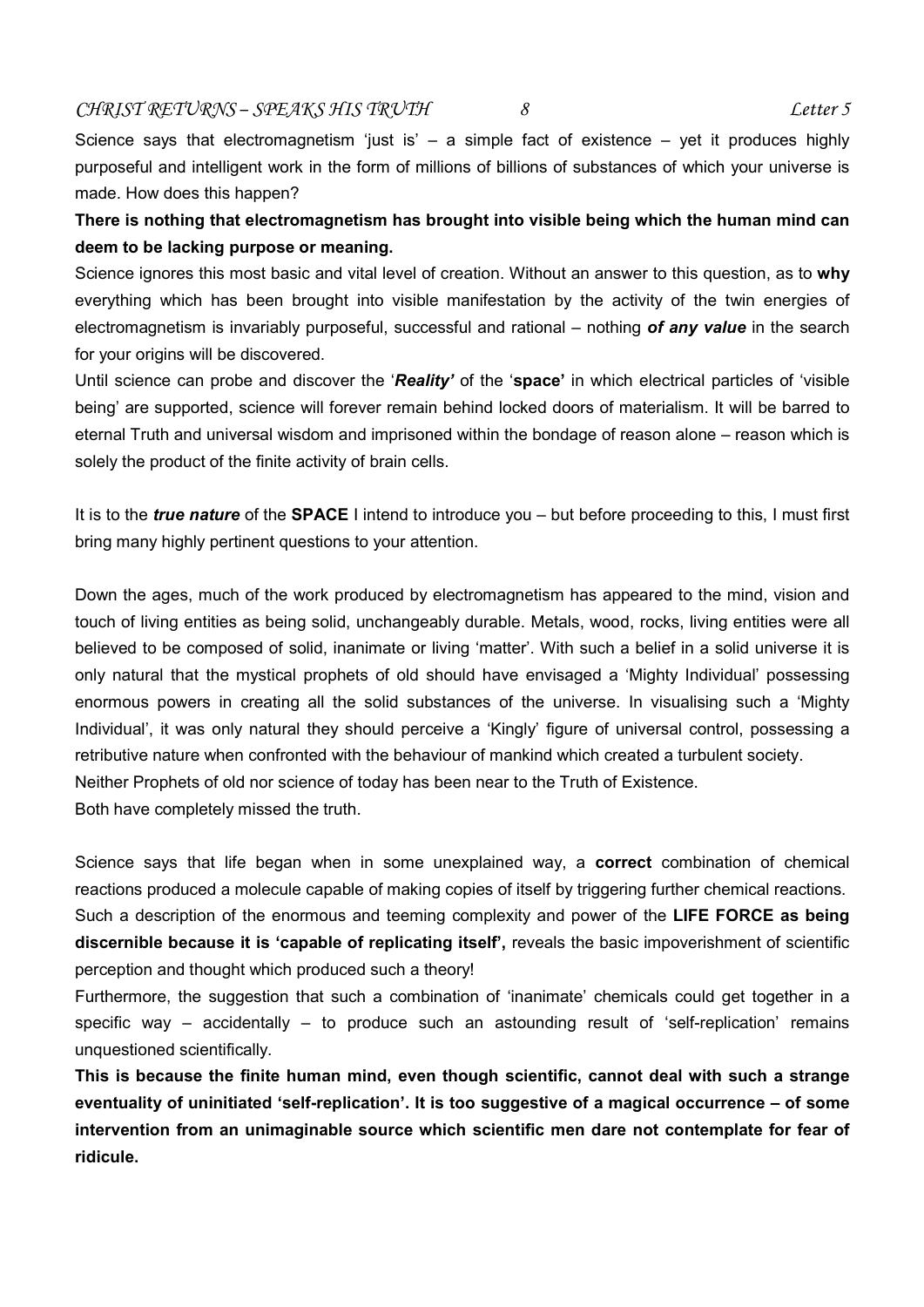## *CHRIST RETURNS* – *SPEAKS HIS TRUTH 9 Letter 5*

This sheep-like acquiescence is considered more scientific than producing 'inspired' theories blocked by the materialistic laws science has established for itself. This block to future scientific progress will prevent science properly investigating the realm of mind and spirit until some enlightened scientist defies convention and dares to cross the borderline between the 'seen and the 'unseen'.

Prophets of old, if presented with the theory of molecular self-replication would have no difficulty with such a 'magical occurrence' and would say that 'God' made the chemical combinations and imbued them with life. That would not be the right explanation either.

It is this old religious concept of a 'God on High' 'creating from afar' which is blocking the man of science from moving forward to more spiritually aware reflections. Therefore, despite science's seeming emancipation from age-old doctrines, it is still as mentally bound and hindered by fears of ancient shibboleths as in the l9th century. It adopts its ridiculous theories because it has not yet perceived the '*Reality'* of *Our Source of Being* behind and within the living molecule.

**Continuing its story of creation,** science states that after the 'self-manufacture' of living molecules capable of replicating themselves, they 'formed themselves' into a living cell, (so small it cannot be seen by the naked eye), which became the building block for all the multiplexity of living organisms, including plants, insects, reptiles, birds, animals and man himself. Therefore, all living things have a common ancestor – the first living molecule.

Science cannot explain why the self-replicating molecules combined themselves into a living cell. It remains a mystery to science to this day.

The living cell, your science tells you, is endlessly repeated in a billion-billion-billion differing forms. It is the building block of the visible universe. How can this be? What **impulse** motivates such replication? Science cannot say. Entrenched in its own blindness, it has dragged people down into materialistic blindness with it.

And now – the first living cell deserves the undivided attention of anyone seriously seeking the spiritual dimension and the '**Mainspring of Existence'** – because the first living molecule and the first living cell are the very first evidence of some **intelligent activity** within 'matter' – within the universe.

The foremost feature displaying sense and sensibility is the function of the membrane which covers the cell, giving it protection and individuality. Think about this 'miraculous' phenomenon.

The cell takes in, from the environment, only *selected* nourishment through the membrane.

Not only does the cell take in the *right* nutrition but – having utilised the nutrition – the cell rids itself of the waste through the permeable membrane.

You should ask yourself how the 'purely physical' membrane of the cell, invisible to your eye, can *'distinguish and select'* the correct nourishment to enhance its well-being and then exercise sufficient discernment to rid itself of unwanted toxic matter?

Do you not see a high degree of **purposefulness** within all this activity and can you believe that such purposefulness is accidental?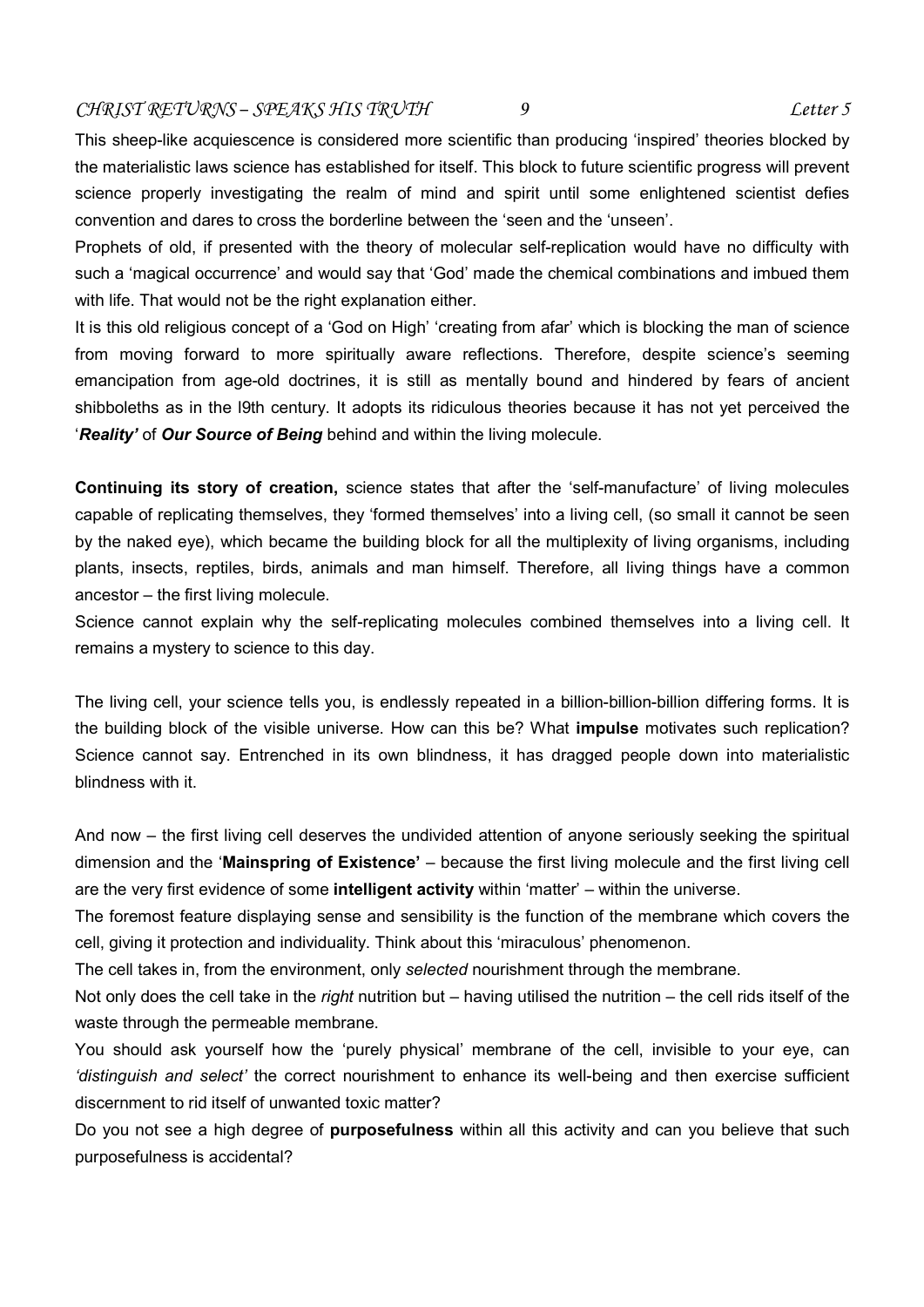# *CHRIST RETURNS* – *SPEAKS HIS TRUTH 10 Letter 5*

#### And is not **PURPOSE** the very hallmark of **Intelligence?**

Not only this, the membrane of the cell continues to do this work of selection of nutrition and discarding of waste in a billion-billion different circumstances and conditions relating to survival within differing species and differing environments. Is this not evidence of **PURPOSEFULNESS** displayed within every single action of every single species be it insects, plants, reptiles, birds, animals and human beings?

Could you not describe the universe as being the consistent and undeviating **IMPULSE** of **PURPOSEFULNESS** made visible within the realm of visible 'matter'?

Is the spirit of **PURPOSEFULNESS** a physical element – or one of 'consciousness'?

And if you can accept that **PURPOSEFULNESS** is an undeniable creative impulse behind **EXISTENCE**, then can you move on to the next perception of your universe as being the visible manifestation of **'an INTELLIGENT APPRAISAL of cause and effect'** clearly evident within living 'matter'. For – if the living cell can select the right nourishment **and also provide for the elimination of toxic waste –** this simple activity displays an awareness of the need for digestion and also foresees the resultant build up of toxic waste, and the need for the elimination of such waste to ensure the continued health of the cell. Is this not a clear indication of an **INTELLIGENT APPRAISAL of 'Cause and Effect'?**

**Furthermore – Science says that the cell contains a 'nucleus' which might be likened to the brain of a human being since it conveys messages and its most important function is the storage of information, the 'library' which contains not just the details relating to one cell but of the whole body in which its resides!** 

In fact, on investigation by science, it would appear that the cell itself is a system of chemical 'messages' carried out in a purposeful, intelligent and intelligible way. How could this happen if the *origins* of the cell's molecules were only inanimate chemical elements? Would you dispute that behind every 'messenger with a message to convey' there is intelligent thought or consciousness? And behold how accurate are the messages transferred from cell to cell to ensure the accurate replication of certain species for millions of years?

At what point in creation then, did 'consciousness' creep into living organisms? And how did intelligent thought which weighs and decides come into the field of unconscious inanimate matter?

Without inherent consciousness, how can so much informed and informing activity take place in a cell invisible to the living eye? Is not such activity the *product* of **consciousness/awareness, proving the presence of 'intelligent' life in its lowest denominator?**

Furthermore, a single living cell, in the form of a bacterium, can move about on its own and live its own specialised, frequently exciting life within the environment  $-$  or  $-$  as a virus doing its deadly specialized work of attacking specific targets within living organisms. Alternatively, the cell may be fixed within an organism, carrying out its own highly important work of construction and maintenance of some part of the organism. Such work produces 'living material' exactly suited – and *necessary –* to the living organ on which it works – be it parts of the human body or of animal life, or plant – such as human toes and spleen, or animal fur and tusks, or fish scales and feathers of birds, or bark of tree and foliage on branches, or petals and stalk of flowers, or antennae of butterflies and their gauzy wings, the reptilian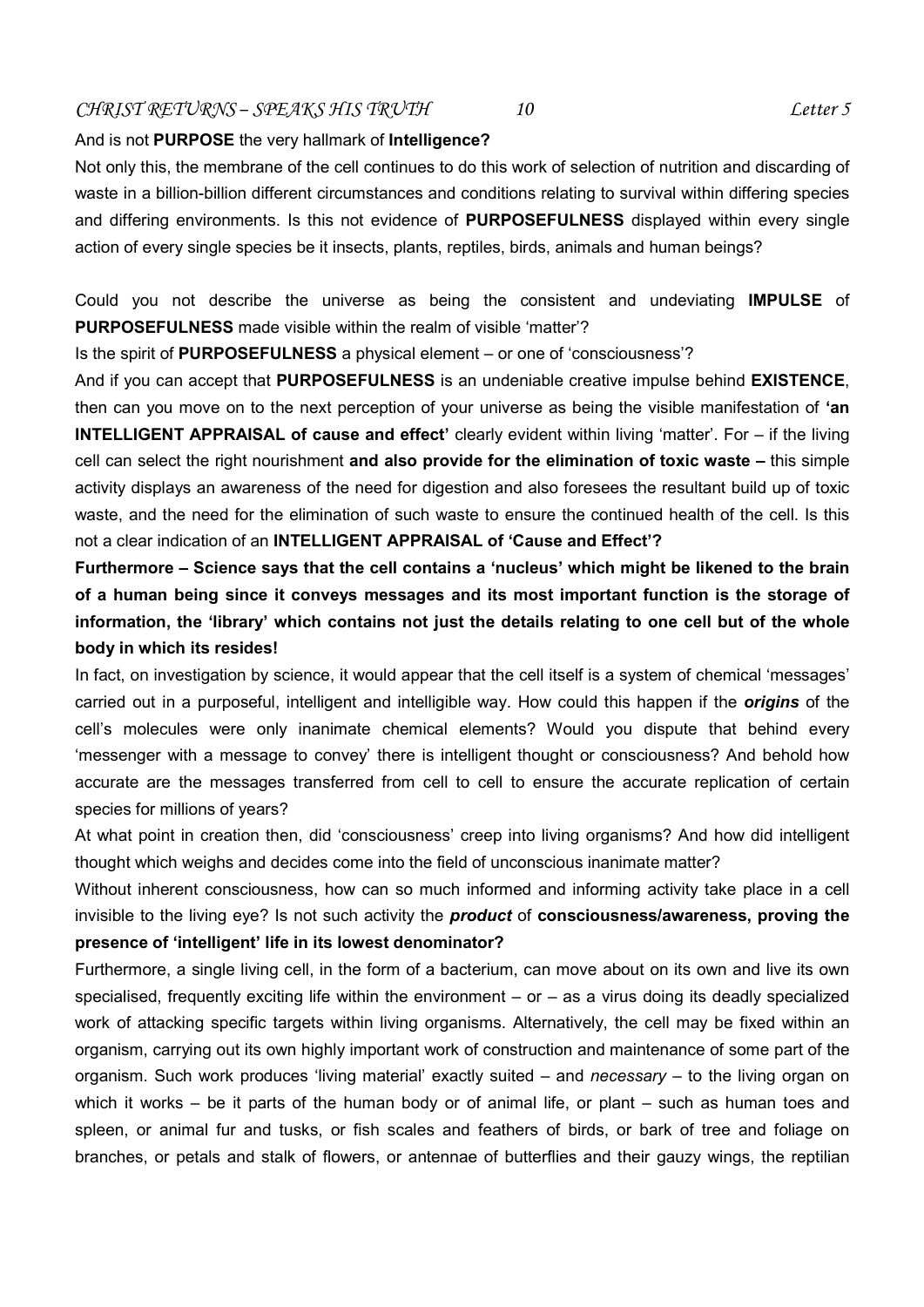# *CHRIST RETURNS* – *SPEAKS HIS TRUTH 11 Letter 5*

skin of crocodiles and their teeth, the eyes of squid and their skins which change colour according to need of camouflage. Each of these completely diverse and seemingly unrelated physical phenomena are created by the individual, specialised work of billions and billions and billions of identical living cells.

On contemplating the magnitude and diversity of the work accomplished by a simple living cell invisible to the naked eye – can you believe in a mechanistic universe?

It would be possible to do so, if the 'matter' produced by such cells, was illogical, offering no plausible purpose behind or reason for its existence – devoid of personal consciousness.

But this is not so. These *identical* living cells work together in harmony within man or beast, **to make a liver** with its multiple duties within a body, **to create an intricate eye** having its own specific purposes of putting the entity into direct and intelligent touch with its environment, incorporating the assistance of the brain, **or strong bones** expressly and intricately designed in conjunction with tendons and muscles, to unite with others in such convenient ways as to enable full and supple movement of the entity.

Furthermore, the cells never intrude on each other's work.

When creating a kidney, they do not suddenly make an ear.

When creating hair they do not suddenly launch into making skin. No, cells create the scalp and the selfsame cells create the hair. The only difference between skin and hair cells is the work they do, second by second, throughout a lifetime. Why?

What is the 'Motivating and Inspiring Factor'? Accident?

What organising **intelligence** set the entire process of creation in motion from the most fundamental level of the formation of simple elements out of free electrical particles within 'space',

the combining of elements to form chemicals,

the correct combination of specific chemicals to form a living molecule,

the correct combination of living molecules to make a living cell which can take in nutrition,

excrete waste, build according to clear-cut specifications, move about, and **sustain** this

enormous edifice of creation consistently through billions of years?

Not only this, but what is the **'Motivating Force'** which has designed and successfully evolved within living systems and entities, billions and billions of different ways in which to fertilise seeds of every kind – whether they be those of plants, insects, reptiles, birds, animals or human beings, evolving for each an intelligent system of procreation suited to climatic conditions, the production of vegetation in the environment, in order to ensure survival?

# Is not **SURVIVAL also evidence of intelligent purposeful activity?**

And having accomplished this great feat of creativity, should you not question how it is that every living species has its own individualistic way of rearing its young and protecting it as far as possible until the young are capable of **SURVIVAL** on their own? Is this not **LOVE FOR CREATION** active in its highest form?

You cannot move on from this analysis of what the human intelligence has to say about the origins of life and creativity, without mentioning the **'all important molecules DNA'** – which are said to carry the 'plan' for the whole organism – plant or baby. Furthermore, these DNA molecules give the instructions to the cells, informing them they shall build according to the chromosomes deposited by the seed.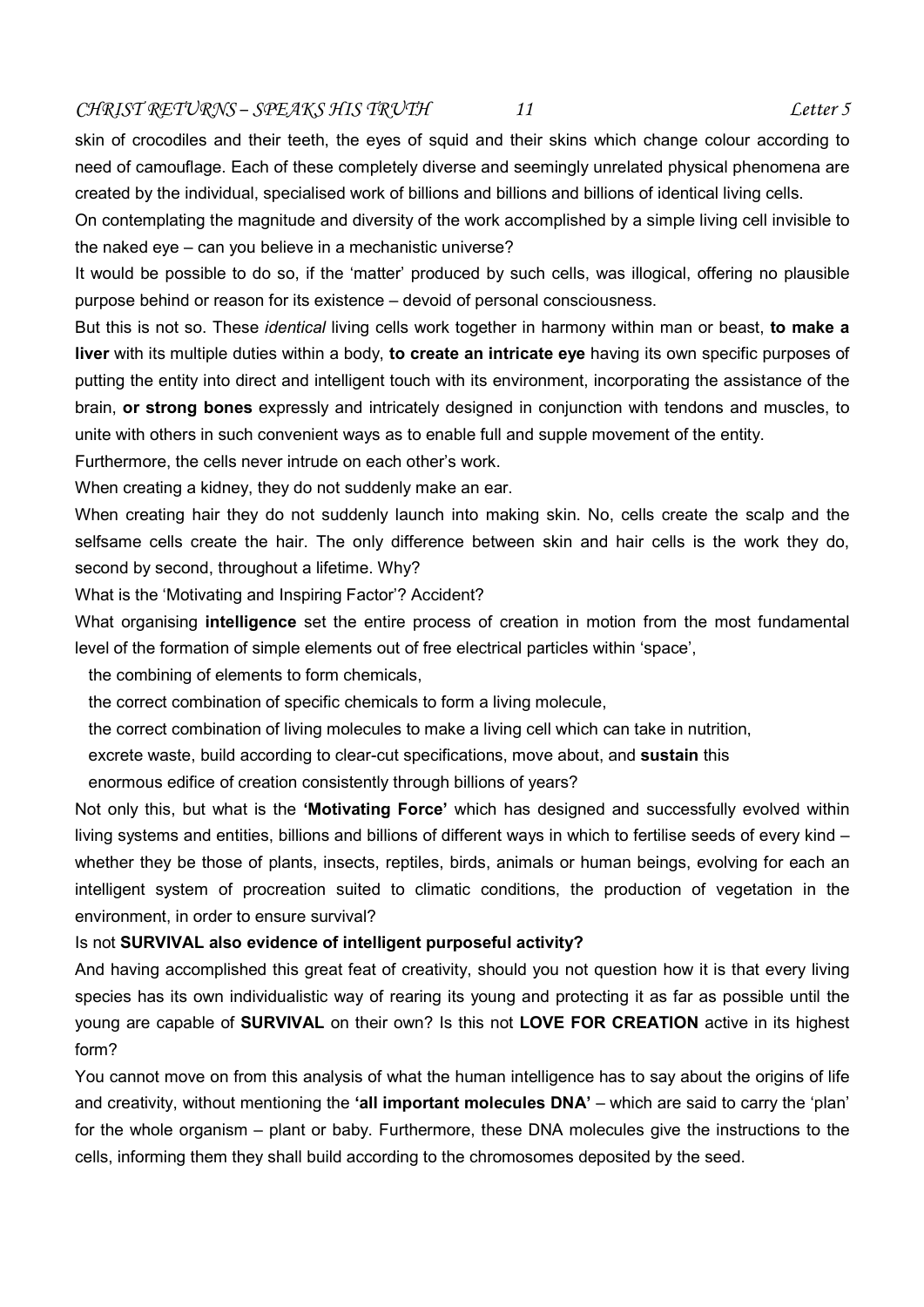### *CHRIST RETURNS* – *SPEAKS HIS TRUTH 12 Letter 5*

Yes, indeed, in place of **Intelligence –** science has given you the **DNA molecules** as your source of existence, your supreme leader, your director of creation upon which materialistic, flimsy cells, the whole of creation must depend for its survival. Behold the glorious **DNA – Lord of your creation!**

From whence did the DNA cells draw their **intelligent directional powers?** 

Science is quite satisfied now that it has been able to satisfactorily explain why the various species of every kind replicate themselves so accurately and consistently. **Science would have you believe that you live in a purely mechanistic universe; that the phenomenon of evolution arises out of chance mutations and the 'survival of the fittest'.**

If you study the various organisms of creation, the multifold and differing activities of related species, can you truly believe in such an unlikely materialistic concept?

It has been no mere co-incidence that, to-day, to enable you to discover the vast **Intelligence** behind creation, you have numerous creative people who embark on difficult journeys to explore, determine and photograph the habitats and habits of wild creatures and plants. You are entertained – and instructed – by a feast of facts and photographs of the **wonders** of your universe.

In my time on earth, I had no such marvels to refer to in order to teach the Jews the universal **Truth of Existence.** I only had domestic animals and birds to use as examples of the marvellous inventiveness and intelligence and **awareness** apparent in every living thing. Nowhere has it been written in the gospels that I referred to a High and Mighty Jehovah as Creator as was customary with the Jewish Leaders.

No, I turned to the countryside, the flowers and birds and tried to show my fellow countrymen that they were surrounded by a marvellous and miraculous creation. Two thousand years ago in your dimension, we lacked your modern scientific background to be able to intelligently observe and explain the activity of what I termed the '**Father'** everywhere around them.

To discover your true **SOURCE of BEING,** I ask you to take stock of the unimaginable and indescribable complexity and diversity of purposeful work plainly evident in penguins and pigs.

Can the human mind replicate any of the most basic of activities within – say – the digestive system, which swiftly summons up the requisite enzymes and hormones necessary for digestion.

How dare the finite mind, which is incapable of perceiving clearly the true creative process governed by instinctual knowledge, presume to state unequivocally – defying contradiction – that it understands the true origins of creation and the forces out of which creation took form?

What arrogance! These men can only think according to what their eyes tell them.

I view the present scientific ignorance with loving compassion, a degree of amusement, and a great all consuming passion to puncture their pride. For, until someone can penetrate their self-satisfaction and position of infallibility, a true mating of Eternal Verities and human scientific knowledge can never take place. But it *must take place;* otherwise human spiritual evolution will remain at a standstill.

The scientific mind is too full of 'finitely' devised book lore, accepted formulas and equations, and the need for their fellows' approval, to permit mystical penetration by Higher Intelligences.

On my behalf, I ask readers of these **Letters,** to form an association to challenge Science and ask 'at what point in the evolution of the 'material' world' is **CONSCIOUSNESS** first discernible?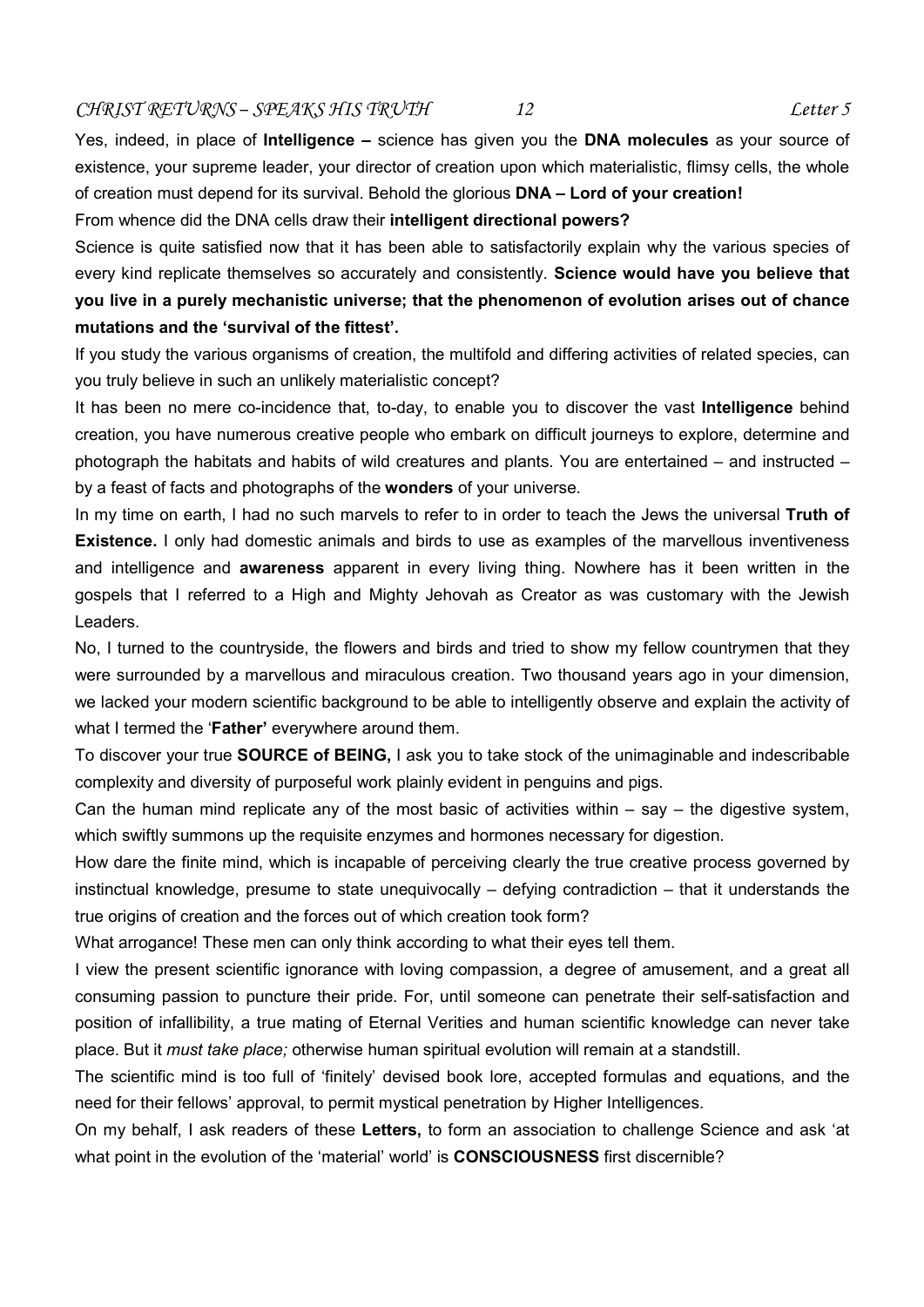I repeat and mean what I say: Ask the scientist at what point in the evolution of the world is 'consciousness' first discernible. In the living cell? If in the living cell, ask whether it was discernible in the living molecules which combined to make a cell and encase itself in such an intelligently designed membrane, permitting the intake of selected food and excretion of toxic waste? How does it recognise toxic waste? And if it should be conceded that consciousness might be present in living molecules, should you not ask whether the chemical properties which became a living molecule might not themselves have possessed 'consciousness' which eventually impelled and propelled them into the lifegiving combination to make a molecule? And having gone back thus far into the origins of existence – the chemical properties – you must still question why 'consciousness' should only become a viable presence within the chemicals – why not within the elements in which individuality first took shape, and if in the elements why should it be denied that 'consciousness' propels the electrical particles to form the elements? Is it rational to deny such a possibility?

And having reached such a possibility, should you not go further and ask from whence comes electromagnetism? **What is the 'reality' of electricity more than streaks of fierce light now described by science as photons and electrons?**

**And what is the 'reality' of magnetism more than two-fold energies of 'bonding and rejection' – energy impulses which have brought stability and order into chaos**?

Ask science: "From whence comes electromagnetism which is responsible for the most basic steps in the creation of an ordered and orderly universe of an unimaginable complexity and diversity?"

I will now attempt to put into your words **THAT WHICH** is beyond all words and presently beyond all 'individualised earthly comprehension'. Therefore, the intellect, although it assists the brain to understand, intellectually, the spiritual realities I am putting before you, it also creates a barrier to true spiritual perception and experience.

For this reason, regard the following references to the *ULTIMATE UNIVERSAL DIMENSION* as only guidelines – ideas, 'shadow consciousness forms' of the *REALITY* behind and within your universe.  $((Take each IDEA - one by one - into meditation))$ 

**What I am about to explain is entirely within and of CONSCIOUSNESS without parameters and boundaries. If you are sufficiently** *spiritually* **evolved to follow me there, beyond the words, you will begin to understand** *'spiritually'* **all I am trying to tell you. The words will guide you towards – and then unlock new 'vistas of being' for you.** 

**Persevere!** The **LIGHT** will gradually, perhaps imperceptibly, penetrate your mind and you will have little bursts of insight.

**There are many who have experienced a little 'burst of insight', have briefly felt a touch of 'Divine Consciousness' and then, hardly daring to continue to believe in such a transcendent moment of awareness, have begun to question, doubt and finally dispel the little inflow of 'Divine Consciousness'. Beware you do not do this. Disbelief will set you back, enmesh you in the material plane of existence more than you will ever know.** 

**Whatever you are given and able to receive – hold fast to it and do not doubt.**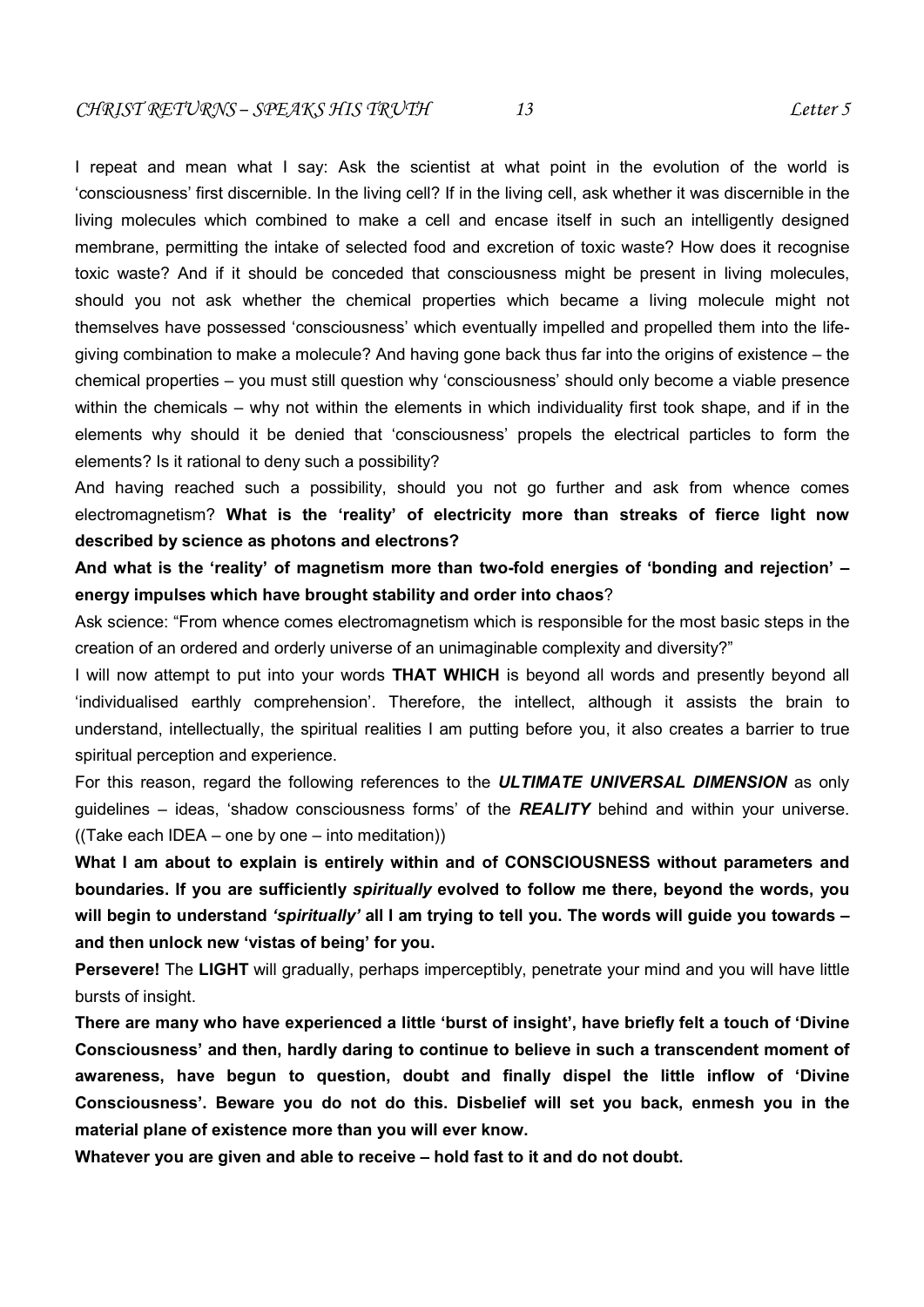# *CHRIST RETURNS* – *SPEAKS HIS TRUTH 14 Letter 5*

*Doubt destroys steady progress because it creates its own 'consciousness forms' which will suppress and even eradicate the insight you had gained previously.* 

# *Therefore, your choice of thoughts* **– belief or disbelief, doubt or faith –** *construct or destroy your progress in your search for* **TRUTH.**

Any denial erases from your consciousness the progress which has been previously made.

Furthermore, the higher you ascend in spiritual truth, the more powerful do your thoughts become.

Therefore, create and hold fast to your own spiritual momentum and allow no one to intrude and undermine that momentum. Hold firm to your former perceptions. In times of doubt, cruise along in positive thoughts, using enlightening affirmations, clinging to earlier inspirational guidance when your consciousness frequencies of vibration were higher. By use of your willpower, choosing affirmations containing 'golden nuggets' of spiritual Truth, return to this higher level of consciousness again and again. Do not, through mental laziness, wholly surrender to the ebb and flow of spiritual consciousness energies and become a spiritual 'see-saw'.

I cannot emphasize this danger of self-obstruction strongly enough. Become actively aware of it.

If you know anything of the accounts of my life in Palestine, you will recall that I, too, suffered the phenomenon of ebb and flow of spiritual consciousness and found it necessary to absent myself in the hills to pray and meditate and renew my spiritual strength.

Therefore, understand your 'dry' periods, but do not give way to them by yielding passively to an undesirable change in your attitudes and mental/emotional patterns. As you conscientiously draw upon your **Source of Being** for new strength and the upliftment of your consciousness frequencies, so will these negative periods be greatly reduced in strength and duration.

I repeat, at all times beware how you use your minds! Let your mental activity always be constructive that it may contribute to your own spiritual growth rather than its constant hindrance.

**\*\*\*\*\*\*\*\*\*\*\*\*\*\*\*\*\*\*\*\*\*\*\*\*\*\*\*\*** 

Having said all the above and proceeded to dictate the rest of the **Letter, the recorder of my words,**  began to question the likely public reception of this **Letter,** because it seemed to her too pragmatic to appeal to people who are accustomed to picturing some magnificent Power or Being or 'Utterly Other' which has given birth to the universe.

Indeed, I have made numerous efforts to describe the immensity of the Power out of which all things have come but as I have said, it is impossible for me to describe in human terms the *Reality* of the **SOURCE of your BEING.**

**Those spiritually evolved souls who have been lightly infused with Divine Consciousness report the experience to be utterly beautiful and glorious and entirely unforgettable – but still not fully describable in human terms. This mystical experience is possible when the frequencies of vibration of the mind are already raised and the entire consciousness is suffused with rays of Divine Consciousness. It is a condition that involves the 'feelings' more than the intellect and brain cells.** 

In this case, where I have to *infuse* my recorder's mind and brain cells with a description of the *Reality* of your **SOURCE of BEING** and she has to interpret in words, I have to take care not to interfere too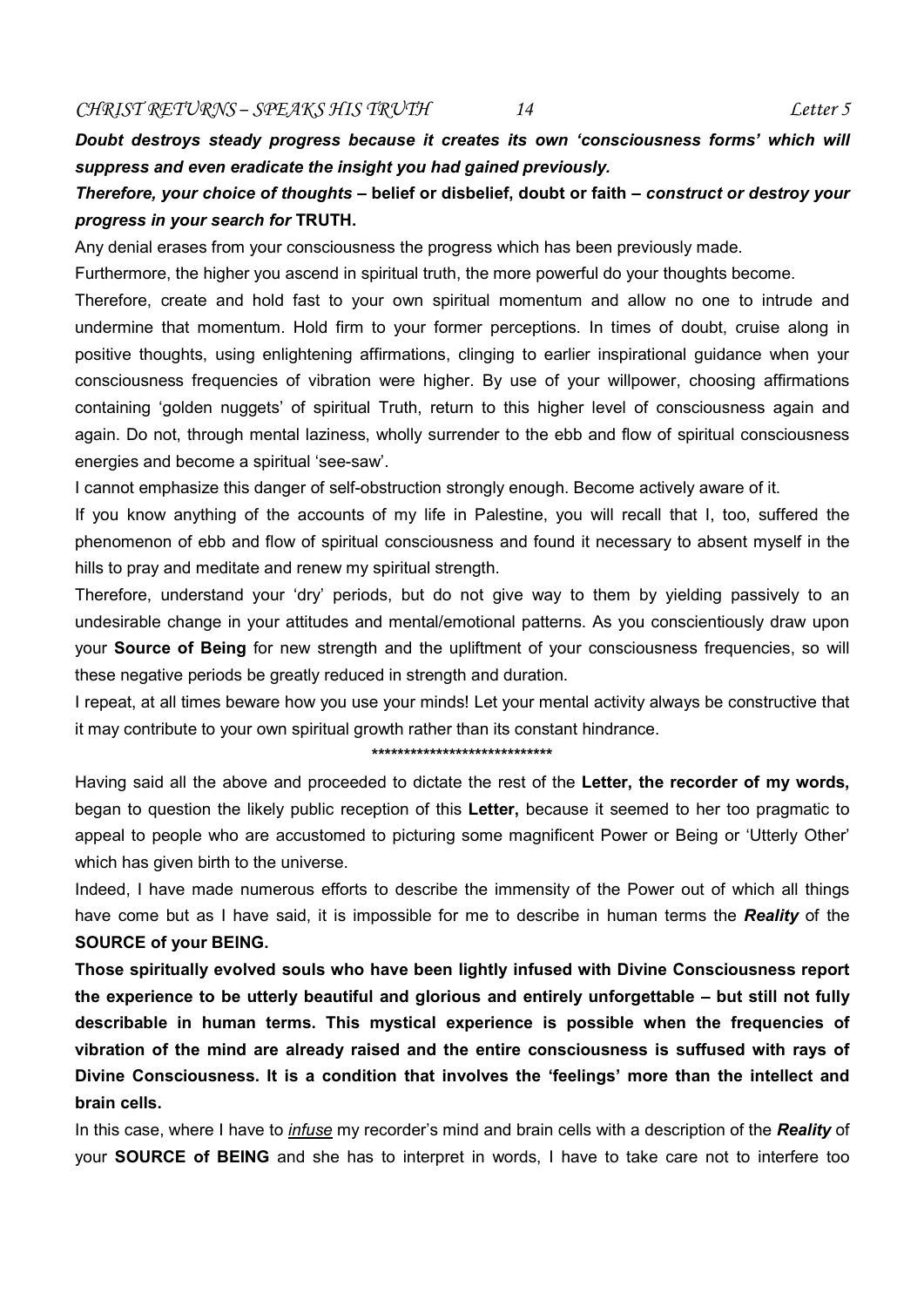### *CHRIST RETURNS* – *SPEAKS HIS TRUTH 15 Letter 5*

forcefully with the frequencies of vibrations of consciousness in which my recorder's brain cells are working. There have been occasions when it was dangerous to proceed any further and I have interrupted the working of her computer to break the contact.

**Before you begin to study, meditate and absorb the following pages, I want to make it clear to all who read these Letters that my purpose in coming through them is first and foremost to dispel the myths which have surrounded my human persona and teachings. It is my intention that religious dogma and doctrines should eventually die a natural death, world-wide – as complete a death as the animal sacrifices in the Temple of Solomon.** 

**Secondly, I have also come to help the churches let go their archaic notions of 'God' and 'sin.' No true spiritual progress is possible until the dawning of a clear realisation that each person is responsible for the way his or her life develops.** 

**Thirdly, I have come to remove from your minds the pictures of an 'Almighty God' of magnificence and grandeur and unlimited active power, who rewards the virtuous and punishes the 'wicked'. These beliefs are wholly erroneous – albeit comforting.** 

**Fourthly, I am explaining the Truth of Being for you, to finally dispel the old concept of 'God' sitting aloft somewhere in heaven where He is said to have created the world and all that is in it in a relatively short while.** 

**Fifthly, I have come expressly to help science bridge the gulf between UNIVERSAL CONSCIOUSNESS and the appearance of electrical particles. Without this bridge between the Unseen Spiritual Dimension and the Seen world of 'matter', science will remain rooted in old ideas and concepts instead of moving forward into new realms of spiritual/scientific research for the betterment of mankind.** 

**I have also come to show you the TRUE NATURE of ...** *'THAT' ... WHICH BROUGHT YOU INTO BEING –* **gave you** *INDIVIDUALITY.* **For, without this knowledge, which will reveal to you the 'nature' of your 'dual, yet fully inter-related being', Spirit and body, you will also remain rooted in the same level of consciousness as you are at this moment.**

**I want to make it manifestly clear that:** 

**'Nothing ever comes from Nothing.'** 

**This is a well known saying amongst you, and a perfectly true one.** 

**However, there is an eternal, infinite, consistent FOUNDATION of BEINGNESS – and THIS I am going to reveal to you.** 

You have not been 'created' – you have drawn your 'being' from **IT.** 

**Obviously, you could not have come from something entirely foreign to your own consciousness. I am asking my recorder to choose some mundane understandable examples:** 

You could not draw a filling for tarts from a vat of treacle and discover they were mince meat.

You could not squeeze an orange and make ginger beer from the juice.

You could not fill a balloon with air, pop it and find it was dripping jelly.

All the above examples chosen by my recorder are instances of logic.

**I want you to realise that your entire universe is a manifestation of logic and consistent logical**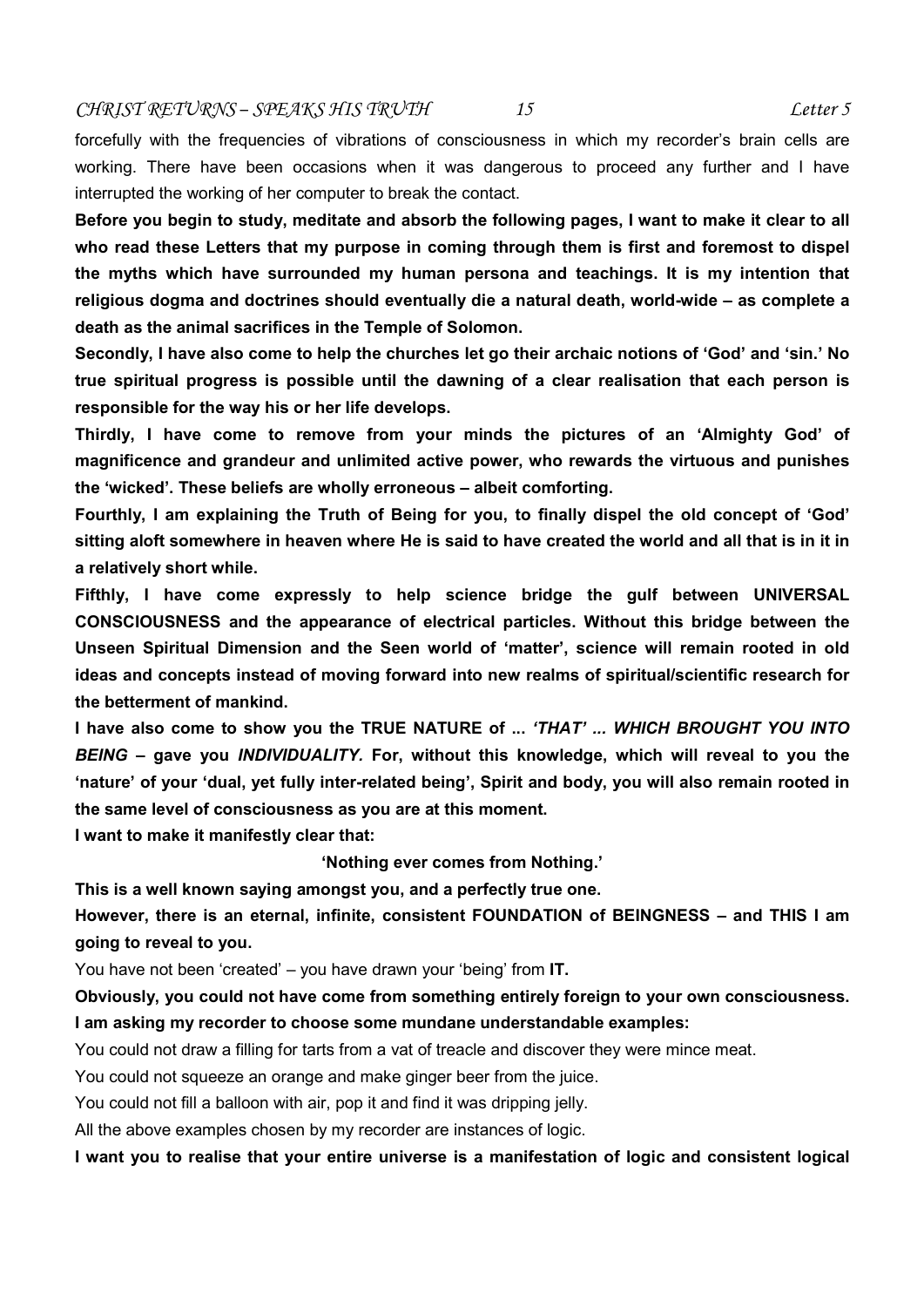**effects arising out of related causation.** 

#### **Your universe is CAUSE & EFFECT made visible.**

**This is an undeviating principle of existence. If there are instances of deviations such as paranormal experiences or instantaneous healings, the average person exclaims in astonishment and science refuses to believe that such a thing is possible. As my explanation deepens, you will eventually understand how such deviations take place – logically and effectually. In other words, these deviations occur according to natural spiritual laws and always serve a necessary purpose. Nowhere is there any mindlessness in creation – even in the ant or gnat – unless the mind of an entity has been born defective or been damaged.** 

Therefore it is clear: you live and operate in a physical universe which displays the highest degree of intelligence and purposeful activity within the creation of 'matter' itself, in the physical bodies of all individual entities from plants to human beings. Unfortunately, this high degree of

**INTELLIGENCE and PURPOSEFUL CARING** is only minimal in the consciousness displayed by the **created entities themselves from plants to human beings.**

**In other words, the BODIES in which you conduct your lives, in which you think and feel and do whatever comes to mind, manifest within their physical organs and working parts a very much higher order of intelligence and loving purpose than does your human consciousness.** 

**Human interests are mostly wrapped up in the problems of personal daily survival, enjoyment of pleasures, and emotional/physical satisfaction.** 

To achieve these purposes, the majority of people use only the commodities manufactured out of 'matter'. Even the minds of scientists cannot fully unravel the hidden secrets of earthly existence and despite all their scientific expertise are as bogged down in the changing fortunes of existence as are those who have no learning at all.

Therefore it is a logical conclusion that *'THAT'* out of which you have *drawn* your physical being, is one of **IMMENSITY – not only of size, but IMMENSITY of WILLPOWER: the Will to self-expression and creativity.**

Visualize for a moment – the size of the material universe, the SUN and its heat, the Moon, the earth planet and solar system, the galaxies of stars, and the fact that all this visible material is totally interdependent yet also dependent on the movement of the planetary bodies and subject to Universal Laws of consistent function and movement. This vast universe has had its origins within – and has been drawn out – of the **FOUNDATION of your BEING –** and the entirety of *LIFE FORCE/ENERGY* in the universe has been drawn out of that same **FOUNDATION of BEING.**

Therefore, do not be dismayed, if, in my efforts to analyse for you the **SPIRITUAL COMPONENTS of YOUR SOURCE of BEING,** you find that you recognise what these components are, and to a very, very, very limited extent, possess the same spiritual components of consciousness yourself.

You have drawn all that you are – spiritually, mentally, emotionally, physically, from your **SOURCE of BEING.**

Before I explain to you how this could be, I want you to take certain steps to help your minds absorb the immensity of ... '**THAT'** ... out of which you have drawn your being.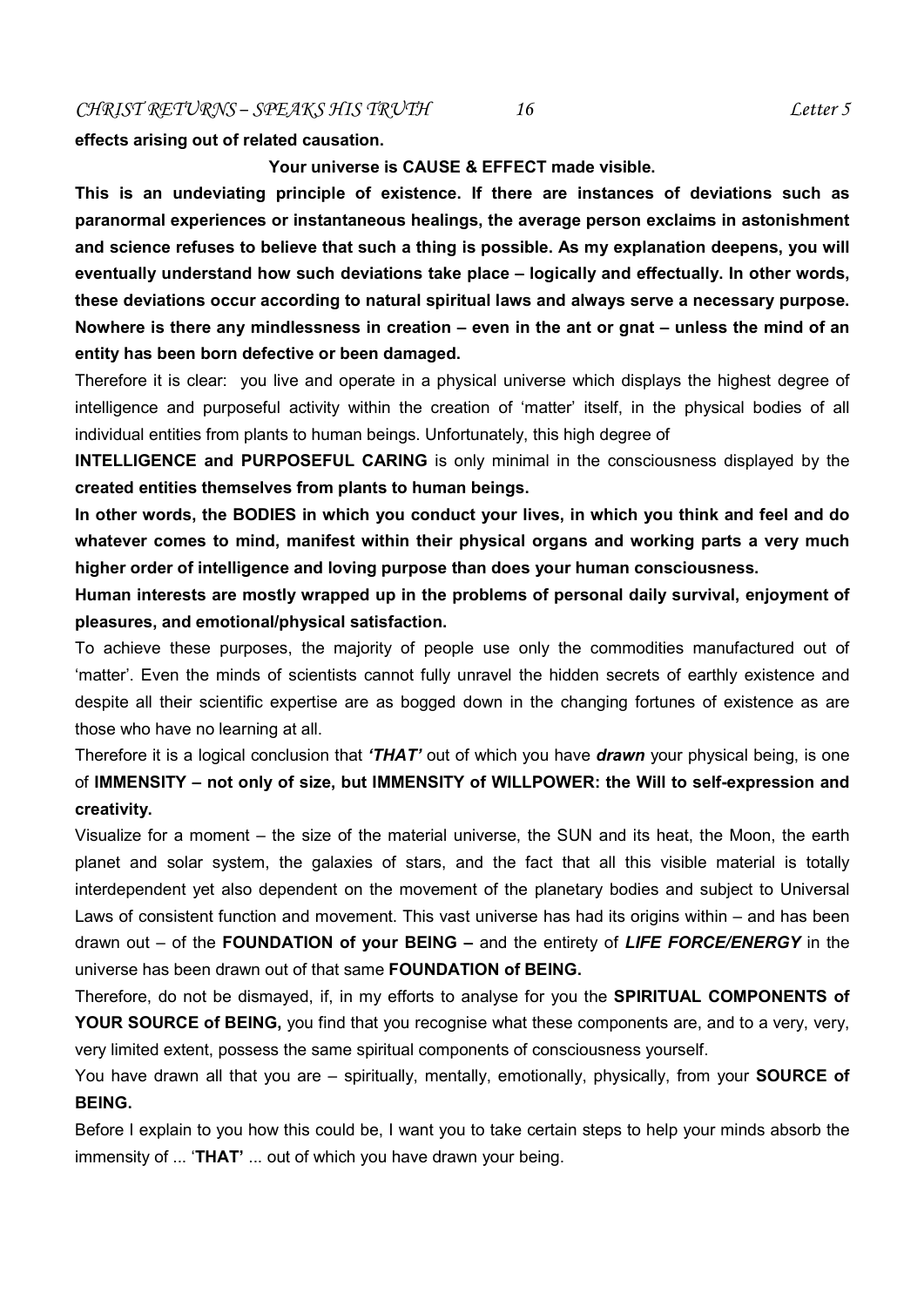*CHRIST RETURNS* – *SPEAKS HIS TRUTH 17 Letter 5*

After you have read the next pages to the end of my **Letter,** take each paragraph individually into meditation and visualisation, for only in this way will the 'words' begin to grow in realisation and take on the *spiritual reality* of their **true meaning.**

> **ALL (spiritual, unseen/seen/imagined) is CONSCIOUSNESS/AWARENESS The primary comprehensive nature of CONSCIOUSNESS is AWARENESS. It is not possible to have consciousness without possessing awareness. All that you see, all that you touch, hear, feel, know is CONSCIOUSNESS/AWARENESS made** *visible.*

**There is nothing in the universe that is** *not* **CONSCIOUSNESS made** *visible.* 

**CONSCIOUSNESS/AWARENESS is infinite and eternal** 

**There are TWO DIMENSIONS of CONSCIOUSNESS both** *beyond* **and w***ithin* **your own earthly plane of existence – the plane of heavy 'matter', 'solid form'.** 

**The ULTIMATE** *UNIVERSAL* **DIMENSION of CONSCIOUSNESS/AWARENESS can never be fully or truly known by an individualised spirit. IT IS INACCESSIBLE. IT IS IN EQUILIBRIUM.** 

**IT is the** *ONLY SOURCE* **of all** *POWER, WISDOM, LOVE, INTELLIGENCE.* 

*The UNIVERSAL DIMENSION of CONSCIOUSNESS/AWARENESS in equilibrium is a state of SILENCE & STILLNESS* 

*out of which come sound, colour, individualised form, and all visible creativity within the visible universe.* 

**Out of ULTIMATE** *UNIVERSAL DIMENSION of CONSCIOUSNESS/AWARENESS in equilibrium* 

**has come all of creation – all the various unseen dimensions of existence descending in order of spirituality from the very portals of the** *UNIVERSAL DIMENSION* 

**down to the most ponderous vibrational frequencies of inanimate earthly substances and beyond into unspeakable horrors of consciousness perversions and anti-Truth.** 

**This** *ULTIMATE UNIVERSAL DIMENSION of CONSCIOUSNESS/AWARENESS* 

**is not only in space** 

# **IT** *is* **ALL SPACE**

*IT* **is undetectably everywhere. For those who think in terms of atoms – you can say** *IT is* **the SPACE in the atom – therefore,** *IT* **is 'in silence and equilibrium' within the**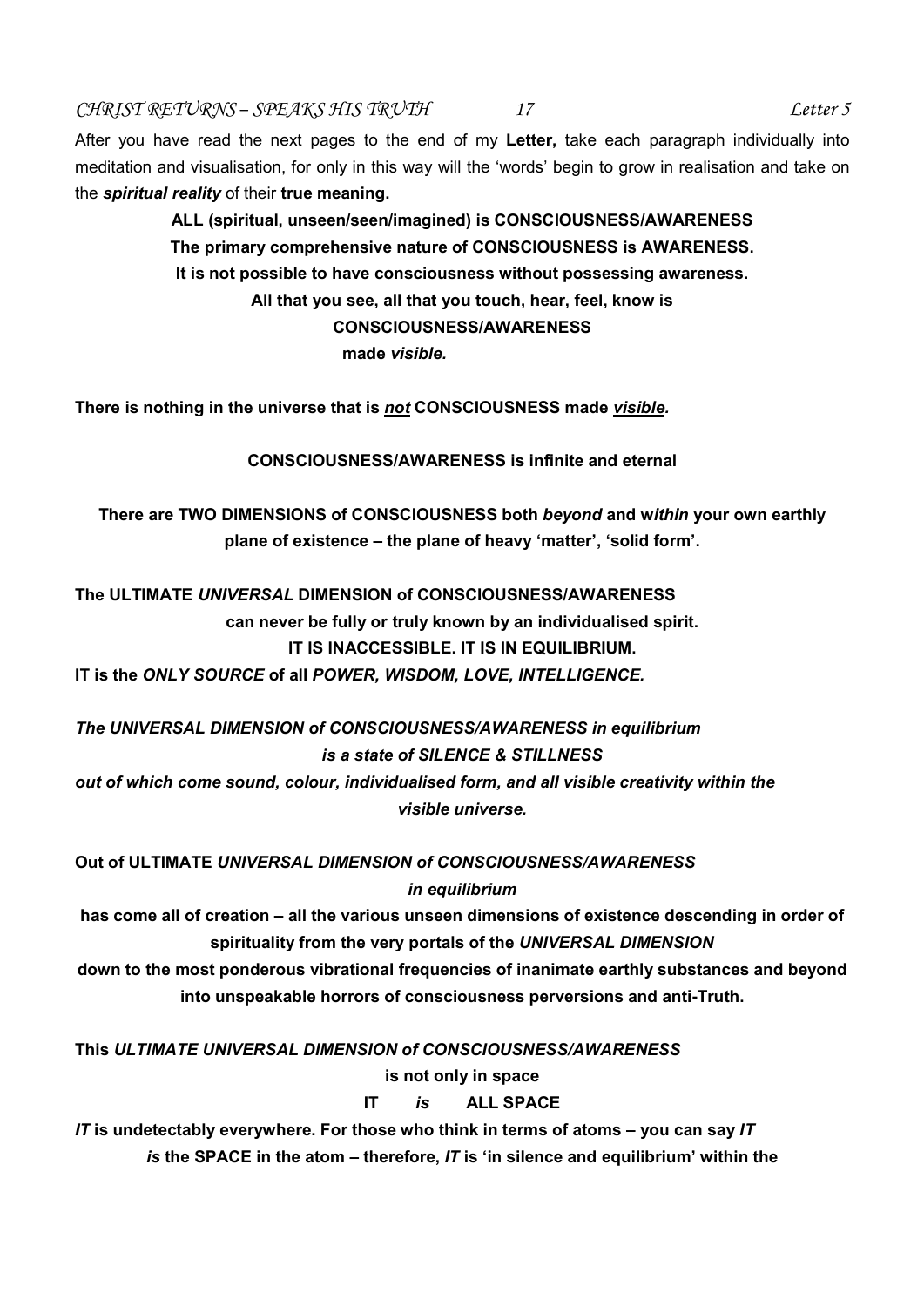*CHRIST RETURNS* – *SPEAKS HIS TRUTH 18 Letter 5*

**'space' of all elements and 'matter'.** 

#### **The NATURE** *of UNIVERSAL CONSCIOUSNESS is:*

**INTENT inactive and in equilibrium.** 

**Therefore, Universal Consciousness is an infinite, eternal, limitless, boundless, state of POWERFUL INTENT – pristine, pure, beautiful.** 

# **This INTENT is to**  *EXPRESS Its NATURE.*

# **UNIVERSAL CONSCIOUSNESS NATURE INTENT is the** *ALLNESS of WILL & PURPOSE*

**always locked in 'embrace' The Universal Will is: to move out and create. The Universal Purpose is: to give individual form to creation and experience it.** 

> **Within the** *ULTIMATE UNIVERSAL DIMENSION OF CONSCIOUSNESS/AWARENESS INTENT*

**UNIVERSAL WILL is in a state of mutual restraint – with UNIVERSAL PURPOSE both in perfect equilibrium within SILENCE** *&* **STILLNESS**  *UNIVERSAL WILL* **is** *UNIVERSAL INTELLIGENCE UNIVERSAL PURPOSE is UNIVERSAL LOVE universally in equilibrium – in mutual restraint*  **out of** *WHICH* **all things visible and invisible and human impulses have taken form.** 

*If you could receive the fullness of UNIVERSAL REALITY into yourself, you would be disintegrated by ITs explosive power and dissolved into formless consciousness/awareness IT as far transcends the individual humanhood as the heat and light of your sun is billions times more powerful than the light of your fireflies flickering in darkness* 

**................** 

**When I was on earth, I made a distinction between 'Your Father in Heaven' and 'Your Father within you'.** 

When I spoke of

#### **'Your FATHER in heaven'**

I meant

### **UNIVERSAL INTELLIGENCE**.

Because of the Jewish attitude to women, I only referred to this **aspect** of **UNIVERSAL**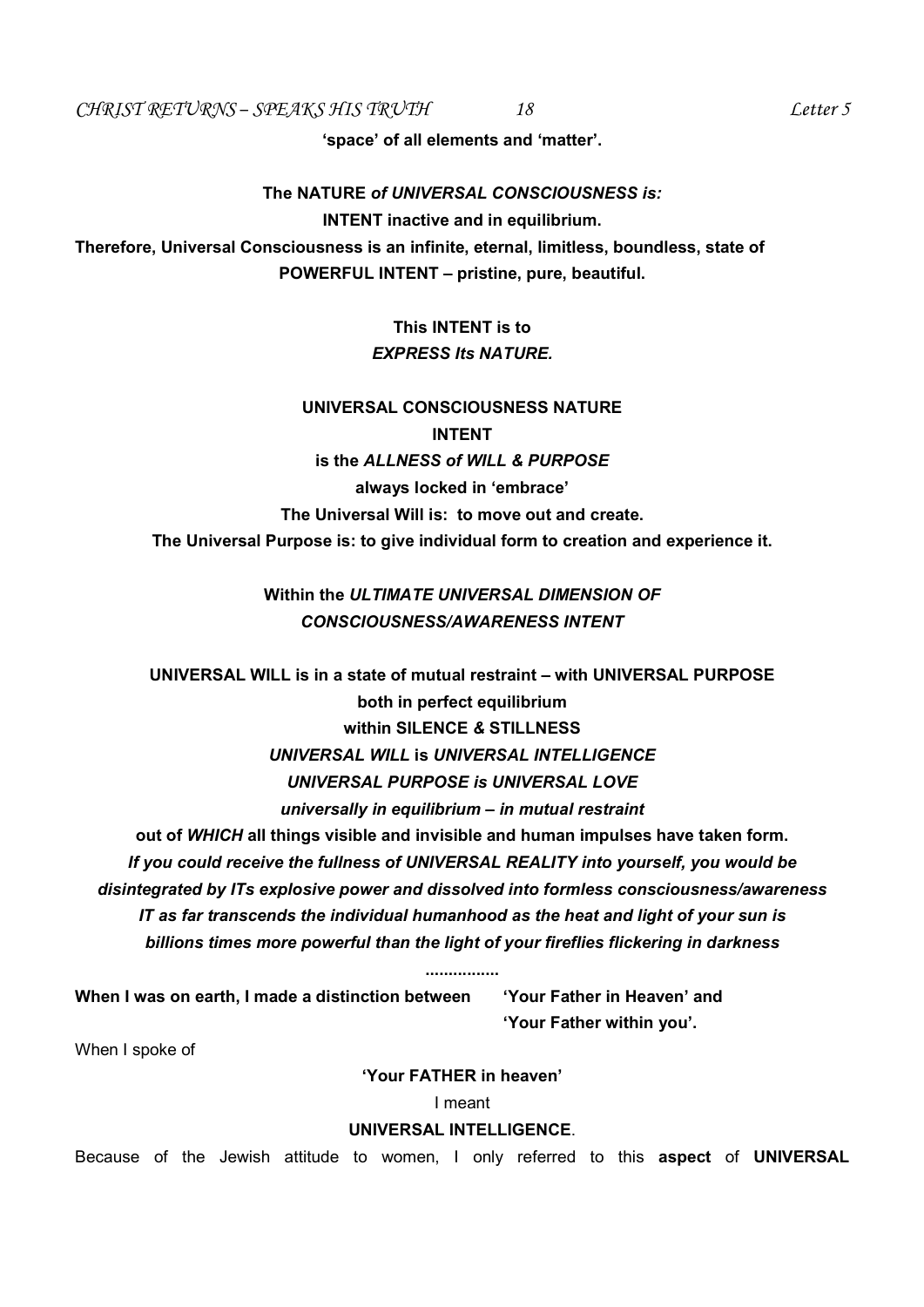*CHRIST RETURNS* – *SPEAKS HIS TRUTH 19 Letter 5*

## **CONSCIOUSNESS.**

Now, to you who are so aware of the equality of genders, I speak of:

#### **'FATHER-MOTHER-CONSCIOUSNESS'**

#### **in equilibrium**

**within UNIVERSAL CONSCIOUSNESS/AWARENESS where** 

*'Father Consciousness – is – Universal Intelligence'* 

*'Mother Consciousness – is – Universal Love'* 

**the TOOL of 'Father Consciousness' creative energy –** *electricity* 

#### **is in a state of mutual restraint – equilibrium with**

**the TOOLS of ' Mother Consciousness' creative energy –** *magnetism* 

**Because 'FATHER-MOTHER' tools: electro-magnetism is in equilibrium within UNIVERSAL CONSCIOUSNESS** 

*IT* **will never be detected within SPACE by scientists no matter how they may probe space.** 

*The* **IMPULSE: 'Father Consciousness WILL'** *is INTELLIGENT ACTIVITY*  **– in equilibrium with –** 

*The* **IMPULSE: 'Mother Consciousness PURPOSE'** *is NURTURING for SURVIVAL* 

#### **'FATHER-MOTHER CONSCIOUSNESS'**

*is a powerful impersonal FORCE – yet IT is personal for you even before you seek to make contact with IT.* 

*As you evolve spiritually, you will feel IT – for IT is the REALITY of BEING* 

*IT is everywhere and within everything .*

*FATHER CONSCIOUSNESS is*

*the INTELLIGENT LOVE Which gives intelligent energy and momentum to the world of complex forms – expressed physically as electricity*

*MOTHER PURPOSE is*

*the LOVING INTELLIGENCE Which gives purpose and the impulse for survival to the individualised complex forms – expressed as magnetism – bonding & repulsion.*

> *These are the UNIVERSAL PRIMAL IMPULSES of ALL BEING of*  **UNIVERSAL CONSCIOUSNESS**  *your SOURCE OF BEING – INTELLIGENCE-LOVE*  This is the **STATE OF BEING** before creation.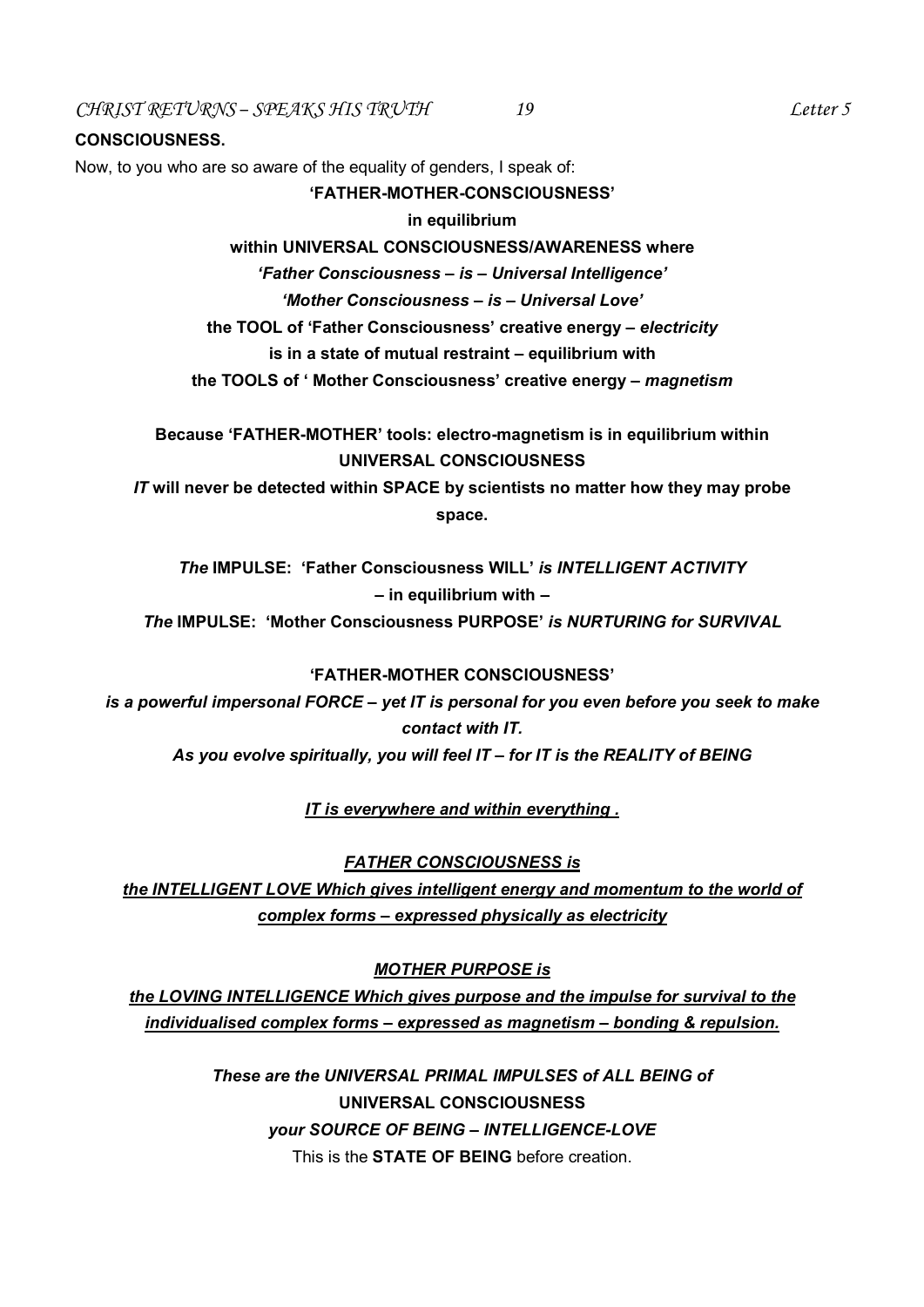*CHRIST RETURNS* – *SPEAKS HIS TRUTH 20 Letter 5*

### **CONSCIOUSNESS/AWARENESS within a STATE OF EQUILIBRIUM.**

I want you to move again into an inner state of conscious equilibrium, where all thought is stilled and your mind resides in silence. You are in interior control, your mind and emotions no longer divided into activity and feeling. You may feel a build-up of power within you, strength, peace, and contentment. This, expressed in you, in individual form, is the **STATE of BEING** out of which came creation.

I want you to notice that the equilibrium is impossible the moment that thought is introduced.

**I want you to REALISE that the** *UNIVERSAL DIMENSION is a DIMENSION* **of unformed IMPULSES. It contains no blueprint of creation.** *It is in a state of UNDIVIDED FORM.* 

The equilibrium – the restraint between opposing **IMPULSES** – **'to move about'** and '**remain bonded'**  creates an **infinite spiral of self-contained energy.** The **SELF-CONTAINED ENERGY of MUTUAL RESTRAINT** is beyond the power of individuality to even imagine.

As I have told you before, were individuality able to enter the **UNIVERSAL DIMENSION** of the **MUTUALLY-RESTRAINED IMPULSES** of 'Movement & Bonding' – the individuality would be immediately dissolved and returned to the equilibrium of **UNIVERAL CONSCIOUSNESS.** Ponder the unimaginable immensity of Power contained within the **MUTUAL-RESTRAINT** of the **TWIN IMPULSES in UNIVERSAL CONSCIOUSNESS** which are primarily

### **CONSCIOUSNESS/AWARENESS**

#### **INTENT**

**WILL** >>><<< **PURPOSE** 

#### **INTELLIGENCE LOVE**

combined as

**Intelligent Love** & **Loving Intelligence Impulses of: Movement Bonding-Repulsion ELECTRICITY........in equilibrium........MAGNETISM** 

#### **The above describes the** *UNLIMITED UNIVERSAL DIMENSION* **before the BIG BANG!**

You now know that the *Father-Mother Creative Process and the tools of physical creation* are all in a state of *equilibrium* within the **Universal Dimension,** but now that **equilibrium** is to be exploded to bring about

#### **INDIVIDUAL FORM**.

You know, too, that since the **Infinite Eternal IMPULSES** are contained in a state of **mutual restraint,**  these **IMPULSES** are of an unimaginable intensity of energy – against which your atomic energy contained within the splitting of an atom is a mere 'pouff', an infinitesimal twitch of no importance.

I want you to fully realise all the foregoing, since your realisation of what happened at the time of the Big Bang will give you a glimpse of what happened at the time of the **sundering of UNIVERSA**L **CONSCIOUSNESS** to permit the creation of individual form to take place.

**UNIVERSAL CONSCIOUSNESS was RIVEN!**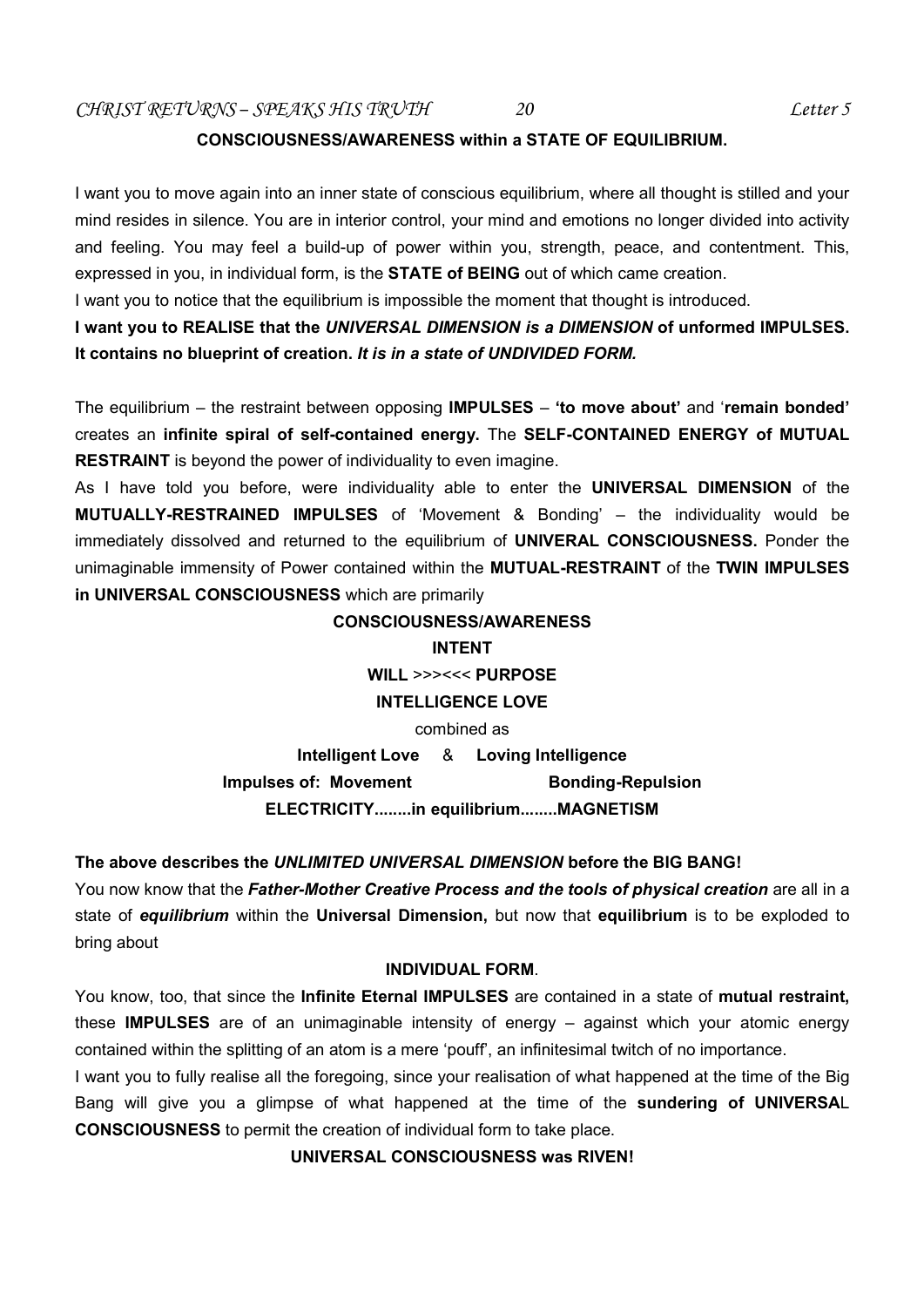*CHRIST RETURNS* – *SPEAKS HIS TRUTH 21 Letter 5*

**WILL & PURPOSE**  '**Father' INTELLIGENCE & 'Mother' NURTURING LOVE were exploded to work independently and also jointly. Their respective 'tools' were Electricity & Magnetism** 

# **Out of the explosion of EQUILIBRIUM came the GREAT INTENT of SELF-EXPRESSION**

# **'The Universal Awareness of BEING'** became *the Impulse of individualised 'I' awareness demanding self-expression* **LIFE and 'I'ness are synonymous in the dimension of 'matter'**

They became the consciousness of 'matter'

What is the consciousness of **LIFE?** 

It is: **Father-Intelligence And Mother-Love**  Seen as Electricity Seen as Magnetism

**Impulse of Movement Impulse of Purpose-nurturing – survival.** 

in **Matter** 

Can you begin to imagine the explosion of **CONSCIOUSNESS!** of **AWARENESS!** 

To help you fractionally visualize what happened at the moment of the Big Bang, try to recall a moment when you also experienced an explosion in your consciousness.

This takes place when you have set your entire 'being' on achieving some very important goal.

About to embark on your plans, in a state of excited anticipation, some trivial circumstance or insensitive person prevents you from achieving your 'heart-felt' purposes. How would you feel?

Your **concentration** would be split and you would explode. Here again, I must call on my recorder to think up some examples of my meaning in human terms, for the **'least earthly consciousness'** is drawn from **UNIVERSAL CONSCIOUSNESS.**

You are at the Airport, excited and ready to fly for an unexpected holiday overseas. On reaching your Travel Bureau counter, you discover there are no documents or tickets, and no record of any reservations for flight or holiday accommodation **although you have already paid for them by credit card.** How will you feel?

You are dressed in a very expensive outfit, wining and dining important customers, **and are about to clinch a big contract worth millions.** The waiter drops a plate of hot casserole on your head. How will you feel?

You go shopping and come out to the Car park to find the wheels and doors of your car have been removed – **in broad daylight!**

Sympathetically, you open your purse to give a whining crippled beggar all your silver, but the man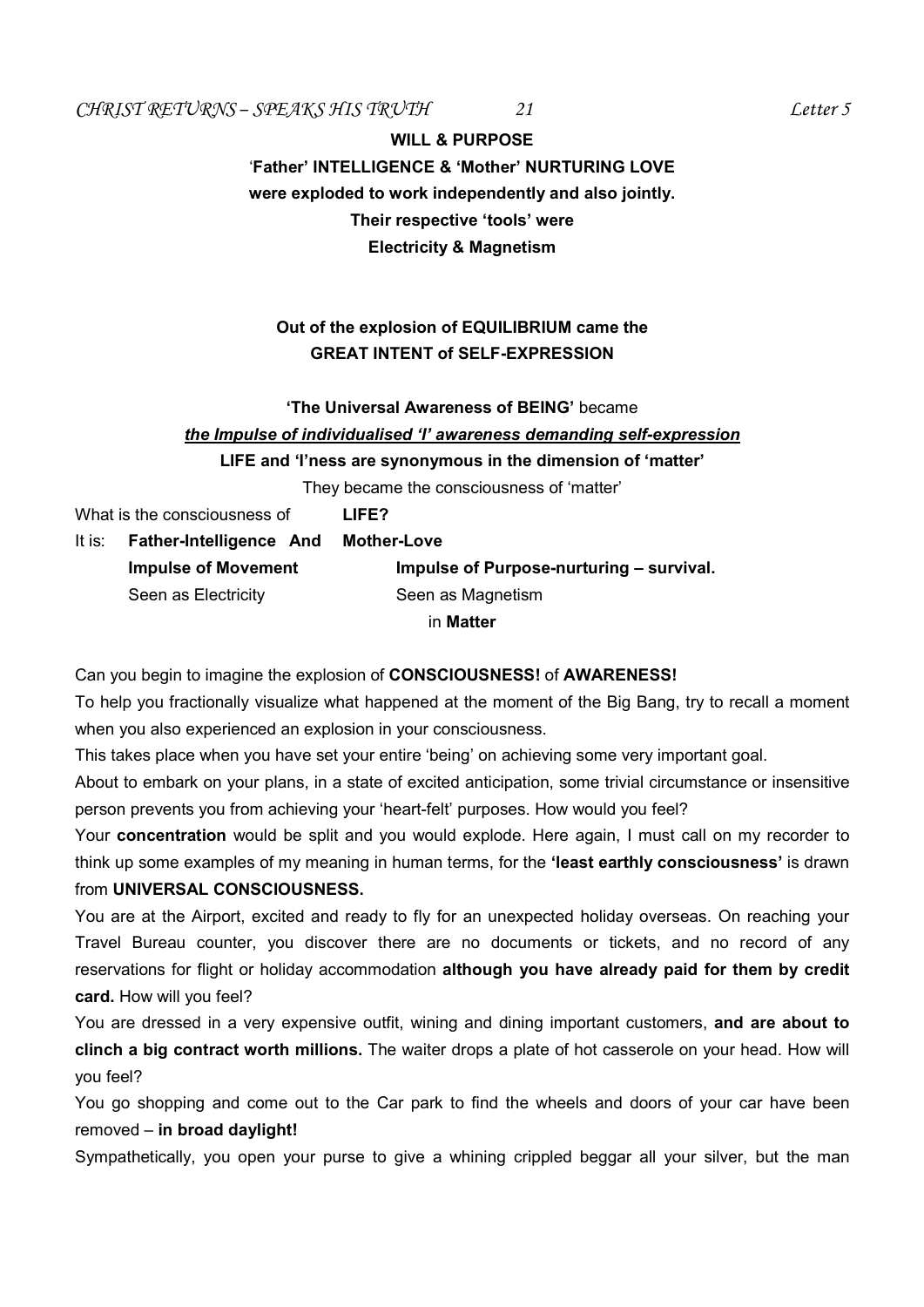## *CHRIST RETURNS* – *SPEAKS HIS TRUTH 22 Letter 5*

straightens up, forcefully snatches the purse from you and runs like an athlete. How will you feel? In all these instances you would have a strong **consciousness enterprise** to the very front of your mind. Your head would be filled with a plan to move out and do something to achieve a certain purpose – peacefully. **Your intent would be interlocked with your purpose** – therefore in equilibrium – but note that there would be mounting tension of anticipation as you neared your goal. The greater the tension – the greater the explosion.

You would, in fact, be in the same state as

## **UNIVERSAL CONSCIOUSNESS/AWARENESS**

#### **INTENT**

### **'Father' INTELLIGENCE** in equilibrium with**the 'Mother' PURPOSE**

to give being and form to the plan you intend to create.

After your explosion – can you imagine the ensuing mental/emotional chaos, the inability to think straight, the thoughts which would come, one after another, demanding expression – none of them sensible or logical?

### **Try to realise that YOU – individualised form – are the microcosm of the macrocosm.**

You are a **pinhead** expressing **UNIVERSAL CONSCIOUSNESS/AWARENESS** either in equilibrium when you meditate in stillness of thought – or as active consciousness, when you think and feel, plan and create.

Therefore, if you can relate your tiny consciousness explosion to the explosion of the 'heavens', you will gain some small idea of the ensuing chaos both – **momentarily** – within the **UNIVERSAL DIMENSION** – and in aeons of time within the newly created expanse of the dimension of 'matter' still in its formless state.

Therefore, many of you will have to wholly re-arrange your thinking in regard to creation.

It started out as a condition of utter chaos. The UNIVERSAL IMPULSES were divided. There were no blue-prints to direct or control the beginning of individuality. The IMPULSES were still without any 'conscious form' or direction. They were **NATURAL IMPULSES** to perform certain distinct impulsive functions in **CONSCIOUSNESS** but they were not intelligently directed into specific movement or bonding by any higher **Directing Force.** They were on their own. Separated and lost **IMPULSES** of **CONSCIOUSNESS/AWARENESS** able to receive impressions – but – there were no impressions to receive other than those of interior chaos of 'movement-activity' of electricity and 'bonding-repulsion' of magnetism.

**And this CONSCIOUSNESS CHAOS was manifested within creation as chaos of particles.** 

Within this expanse of chaos of electrical particles, however, there was the over-riding awareness of **'I'ness.**

No matter what the chaos, the **'I'ness** came through in the '**Father' intent to move about, to take control, to create.** 

**The 'I'ness took initial form in a positive charge of electrical energy.** 

**It became the dominant 'I' force as a proton with its satellite of negative electric charge – whereupon 'Mother' Purpose of bonding was activated in those conditions of a positive electrical**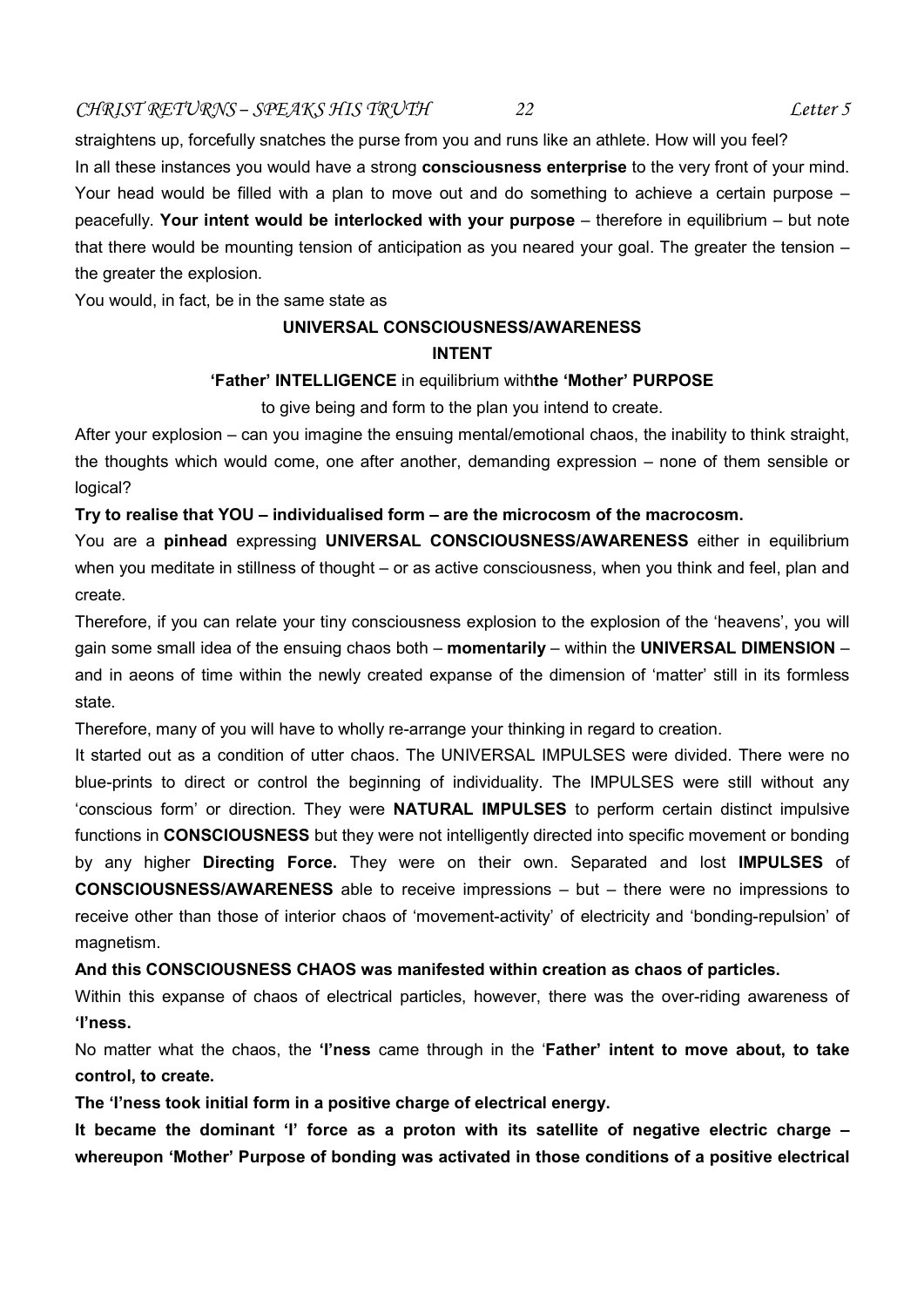## *CHRIST RETURNS* – *SPEAKS HIS TRUTH 23 Letter 5*

**charge meeting a negative electrical charge.** 

**They 'took to each other' as one might say of the evolved male and female in living species – and bonded.** 

**'Mother' Purpose of repulsion was also activated when two positive or two negative electrical charges looked likely to meet and react negatively – she stepped in and pushed them apart – just like her evolved female mother counterpart would separate two unruly highly-charged ruffians about to engage in a fight.** 

This was the only form of consciousness awareness within the chaos for a very long time **–** since time is of no consequence within the realm of matter itself. **Time only becomes of importance when there occurs an impinging of conscious awareness between electrical charges resulting in bonding or repulsion, a progression of adjacencies and events taking place and purposes to be fulfilled.**  Otherwise, time is meaningless.

Creation is the product of **PRIMARY IMPULSES** working individually and together – making impressions upon the other, fulfilling inbuilt needs imprinted within consciousness – these needs being, at the outset to increase and experience self-expression leading to further separation then – to restore a sense of inner security and comfort – to be re-united within the harmony of **UNIVERSAL CONSCIOUSNESS.** Out of this driving force for a re-united harmony of being, came the male-female drive for re-union to recapture the bliss which is buried in the soul consciousness.

**You could make an analogy of the foregoing paragraph with the habit of fathers going out to work in the morning and returning, hopefully, to the comfort and re-union with family in the evening where he regains the strength to venture forth the next morning to do battle with the world. Therefore the process of creation** 

### **of UNIVERSAL SELF-EXPRESSION**

### **took billions of years within time to accomplish.**

After the Big Bang, the *Father-Mother Creative Process* was divided into two different energies, continually working apart and together, independent yet mutually constrained to work together having individual characteristics or 'natures' – and different functions. Therefore, their work load was/is different yet indivisible.

You already know, and by a process of meditation, should have fully understood the 'nature' of the *'Father'* and the 'nature' of the *'Mother'* within the *equilibrium* of the **Universal Dimension.**

Briefly, the 'nature' of the *'Father'* is to be active, creative, and perform the work of creativity.

It is also the 'I'ness of individualised existence. Everything living from a hornet to a hippopotamus has a strong sense of 'I'ness and the need to protect that 'I'ness.

The 'nature' of the *'Mother'* is to give form to the electrical consciousness 'plan' initiated by **'Father Intelligence'** by bonding the electrical particles together.

*'Father'* and *'Mother' consciousness – PRIMARY IMPULSES –* are both within the equilibrium, and of the **NATURE of the UNIVERSAL DIMENSION** and consequently as they create **individual form, they carry out the work** of the **NATURE** of the **UNIVERSAL DIMENSION** which is: *Growth – Providing*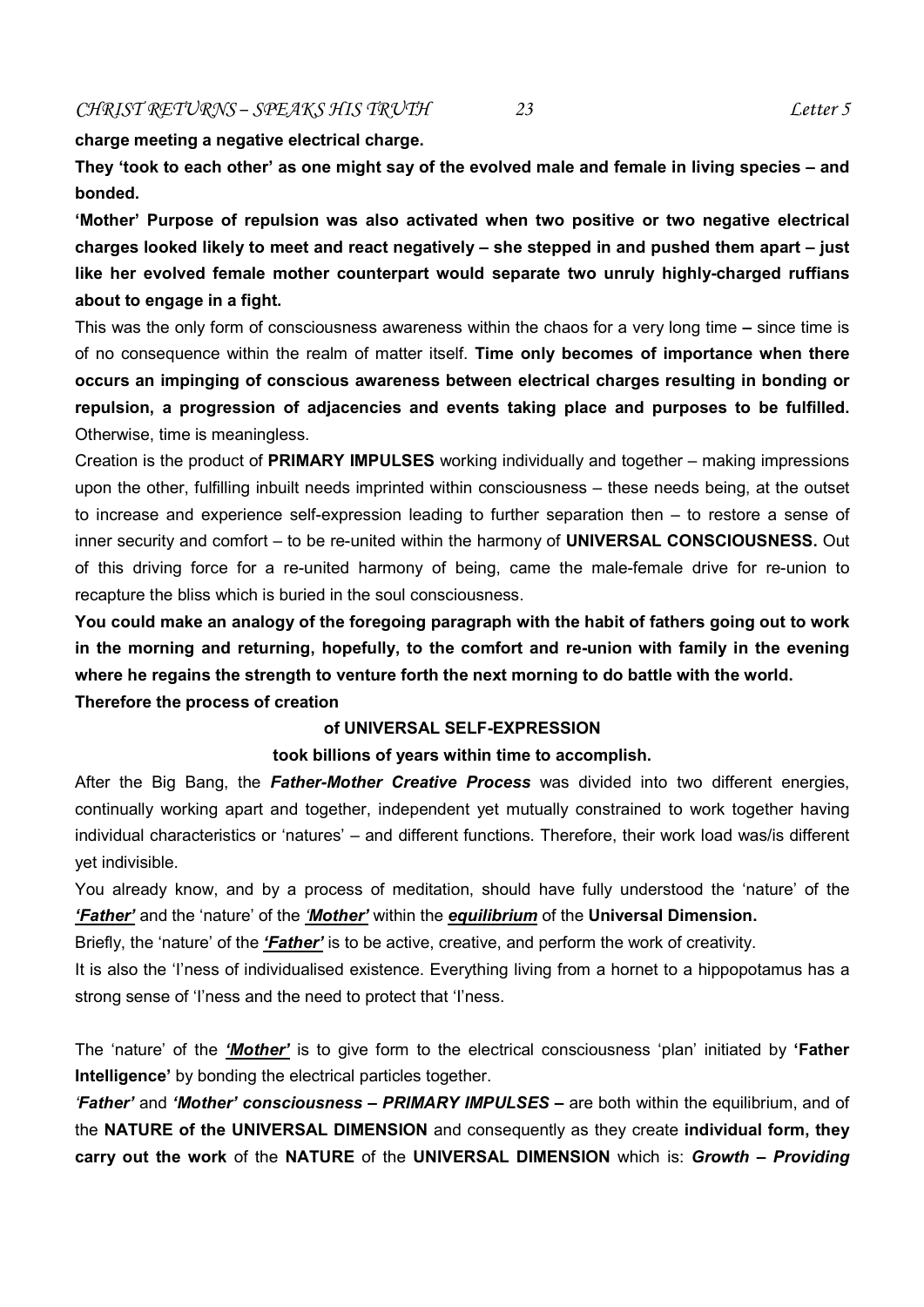# *Nutrition – Nourishment – Healing – Protection* **–** *Fulfilment of Need within a consistent system of Law & Order ......SURVIVAL.*

*'Father*' and *'Mother'* **Consciousness energies** are **IMPULSES** both restrained within the **UNIVERSAL DIMENSION** and when they have been released from *equilibrium* they powerfully perform the work of creation. Furthermore, consider the magnitude of their work within creation throughout the world. The 'Father/Mother' impulses prompt every level of creation from the formation of elements, the living molecule and cell – to the magnificent Mammoth. They also work instinctually within parents to prompt them to unify, to conceive, bear and rear their young.

Some fathers absent themselves after the birth of their progeny be they: eggs, puppies or humans. These are the fathers whose sense of '**I'ness** is greater than their inborn fathering instincts.

### **It is at this point that you must become fully aware of the meaning of IMPULSE.**

You may think that this seems a very 'nebulous' 'form of creativity', but if you reflect for a while, you may eventually realise that no human or animal or insect or even plant, undertakes any activity within the material dimension without an inner 'consciousness' coercion – which is an *'impulse'.* It may be to turn to face the sun, to run, to eat, to work, to sleep, to go shopping, to have a baby. Always – the 'impulse' precedes the activity – even the flick of an eyelid.

Furthermore, there is no impulse prompting any activity which is not directed by a purpose:

Plants turn flowers and leaves to catch the rays of the sun for growth; people run to get fit; eat to satisfy hunger; work to earn a salary; sleep to escape the tensions and recharge the energy; go shopping to buy food – all directed at survival and personal comfort.

Therefore, the **IMPULSES** are the *REALITY* behind and within all creation.

If all matter were to return to its original form of electrical particles, the **Universal Impulses** would remain intact and would eventually give form to another creation. The **IMPULSES** are forever. However, electrical particles within living 'matter' are here today and gone tomorrow – but the soul moves on.

You **think** with electrical impulses in the brain. You **feel** with magnetic impulses in your nervous system. They center and bond the electrical impulses into a cohesive whole.

Without the 'magnetic bonding' in your system, you would be all 'go-go' and no 'know-know'.

Now is the moment to take you back to my desert experiences, described to you in **Letter 1.** 

You may remember that when I went to the River Jordan to be baptised by John, I was a rebel, my face set against the teaching of the Jews, who stated that Jehovah punished men for their sins.

Intuitively, I felt that this was a false and cruel concept and rejected it.

After I was shown the Truth concerning creation, I could not understand why **Perfect Consciousness**  did not create perfect beings *made in the image of their Creator Intelligent Love.*

I asked the Creator – **'Universal Consciousness'** – why mankind endured so much suffering and evil.

I was then shown very clearly that all the problems experienced by humans arose from the '**central point**' of the self, (science now calls this the 'ego').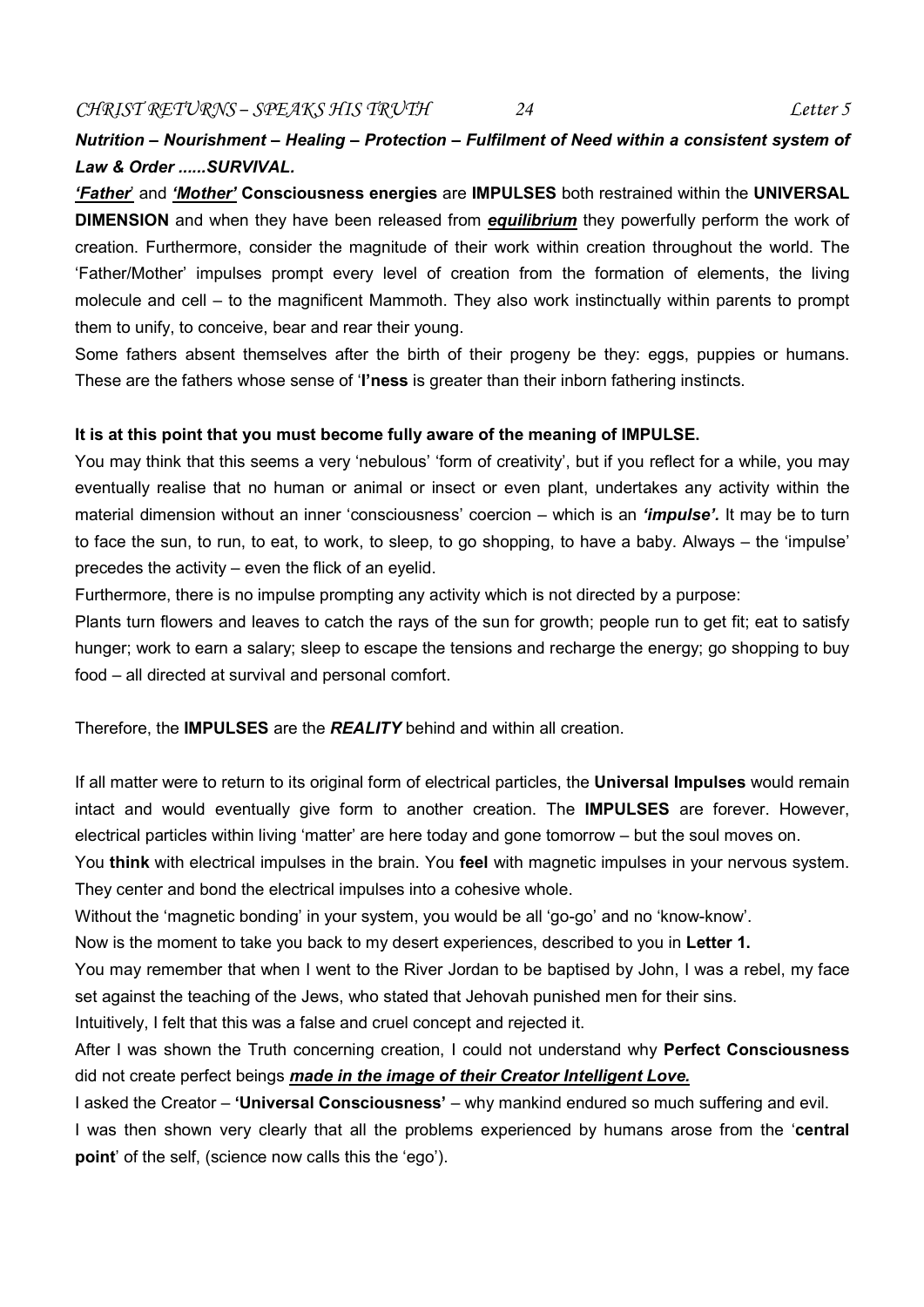# *CHRIST RETURNS* – *SPEAKS HIS TRUTH 25 Letter 5*

It manifested itself in the 'personality'

as a **DRIVING NEED** to defend the self from criticism or emotional/ physical attack

and a similar **DRIVING NEED** to push aside other people, in order to arrive first in the race of life.

It also manifested itself in the 'personality'

as a **DRIVING NEED** to take all that was best for the self, despite the opposition of others and a similar **DRIVING NEED** to hold on to personal possessions, be they relatives, friends, material goods or achievements, despite any opposition.

I was also made to understand that without these **TWO** fundamental, eternal, undeviating **'impulses of creative being' there would be no creation.** 

# **This is the secret of creation – and the secret of existence and of 'individual being'.**

By working together as a team, separately but inseparable, in the visible world, these **twin impulses**  were the means by which the *substance of 'matter' itself* has been created out of the sublime **'UNIVERSAL CONSCIOUSNESS'.** 

One **impulse of creativity is:** the **'I'ness** of **ACTIVITY.** 

This **impulse of activity is universal and stems from only one source**.

**'Activity' is a movement in CONSCIOUSNESS, and CONSCIOUSNESS in movement.** 

The other **creative impulse** possesses (figuratively speaking) **two faces** looking in opposite directions. They are:

# **BONDING – REJECTION**

### **Pull towards >>>>>>>> the self <<<<<<<< Push away**

otherwise known as

# **ATTRACTION – REPULSION**

**Attract >>>>>>>> to – THE SELF – from <<<<<<<< Repel**  within **CONSCIOUSNESS.** 

**These are the ONLY means by which earthly existence has been achieved.** 

# **The entire universe is a manifestation of the 'Creative Power' active within these Twin Impulses of PHYSICAL BEING – creating 'matter' and individual form. This is one of the fundamental 'secrets' of the universe.**

I saw that the 'core' of the **'Personality'** or **'ego**' as it is now called, had been created **'GUARDIAN of PERSONALITY'** 

and was irresistibly imprinted with the **magnetic impulse** to ensure

# **PRIVACY and SURVIVAL.**

For the protection of the individual **'I'ness**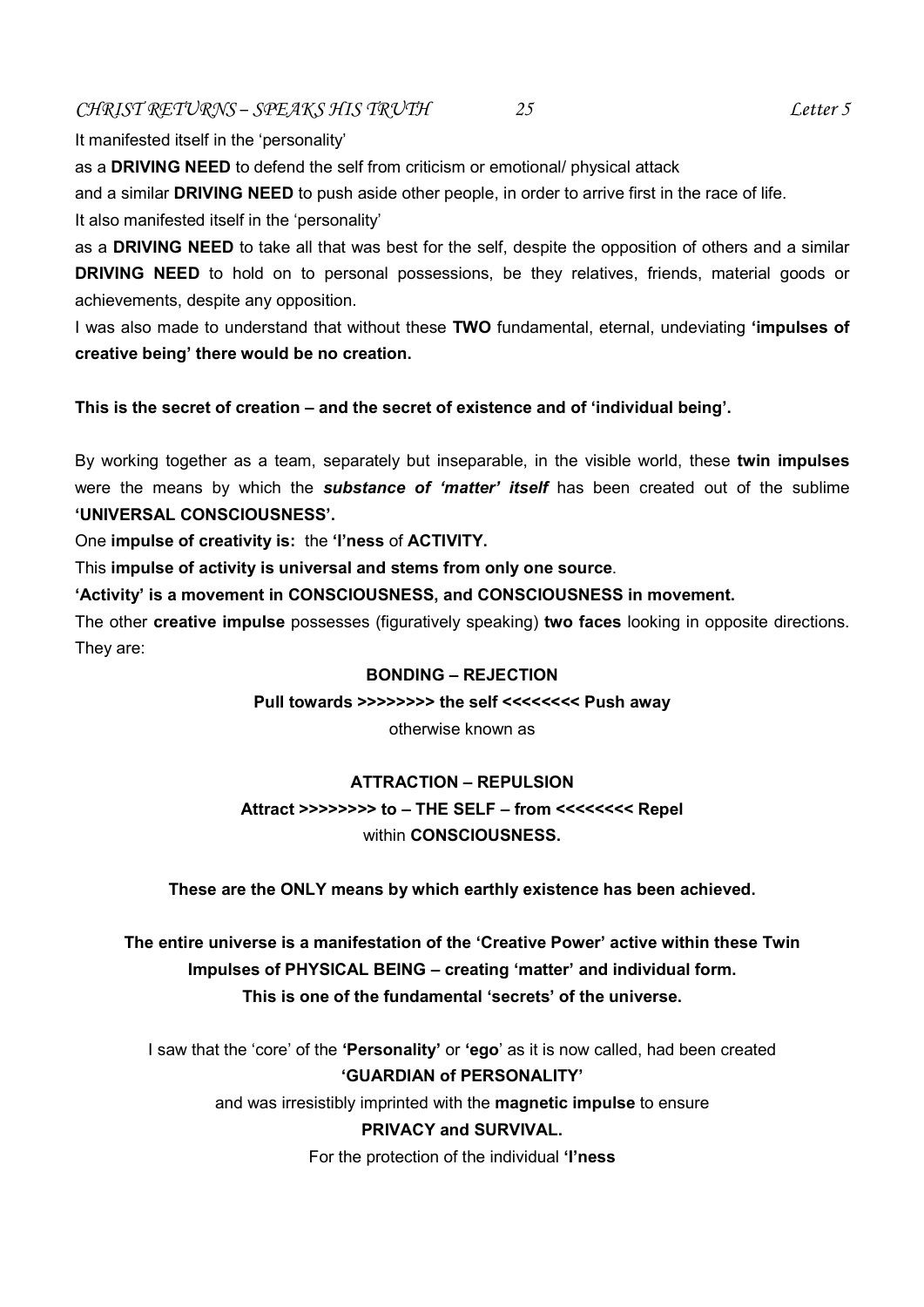#### This was accomplished by using the **two faces of the second Impulse of Being**

#### **BONDING – REJECTION** to secure individuality.

The **face** of **BONDING** drags, draws, attracts, demands, pulls, buys, grabs, clutches, clings to the people and possessions it craves. This **IMPULSE** creates an illusion of security in togetherness and possessions. It is the **'tool' of 'MOTHER CONSCIOUSNESS'** inspiring the building of families, communities and nations. It can be productive of beauty, joy, harmony and love. It can also wreck lives and destroy communities when it is 'Ego' driven.

The **face** of **REJECTION** repels, thrusts aside, pushes away, evades, everything – people, animals, possessions it does not want. Thus the **IMPULSE of REJECTION** creates an illusion of privacy and security.

It is the **IMPULSE** that urges rifts in families, relationships, communities and nations. It is supposedly geared to saving lives, ensuring protection and privacy but is a destructive force when it is 'Ego' driven.

Without these **TWIN IMPULSES OF BEING,** all things would have remained forever merged into one another within the eternal timelessness of **'UNIVERSAL CREATIVE POWER in equilibrium'.**

Without these **TWIN IMPULSES,** there would be no interplay of **'give and take' and 'pull and push'**  necessary to the creation of the millions of personal experiences out of which 'personality' grows and evolves.

Therefore, the problem of 'personality' and the 'ego drive' endured by all living things and mankind was/is an irrevocable, unavoidable fact of creation. Any other explanation is pure myth.

I saw that what men called '**SIN'** was the direct result of the inter-play of the **Bonding-Rejection impulses** within human nature.

The **Bonding-Rejection Impulses** constituted the emotional/mental mask worn by all created individual entities, including birds and animals. You see these **impulses** at work within all of nature – even within plant life.

The **Bonding-Rejection Impulses** directed/directs the behaviour towards survival of all entities in creation.

There was no escaping the **Bonding-Rejection Impulses.** 

**These Twin Impulses were the ephemeral source of all 'worldly' comfort, pleasure, 'happiness' – and also the source of all sickness, misery and deprivation in the world.** 

However, added to these – transcending, underlying and interpenetrating all – was/is the

### **LIFE – born of the EXPLOSION of UNIVERSAL CONSCIOUSNESS**

is the very foundation and source of earthly consciousness –

therefore, even as the **'Father-Mother' Consciousness** is creative –

### so is man's **THINKING** creative

for human 'thought and feeling' are both the exercise and union of the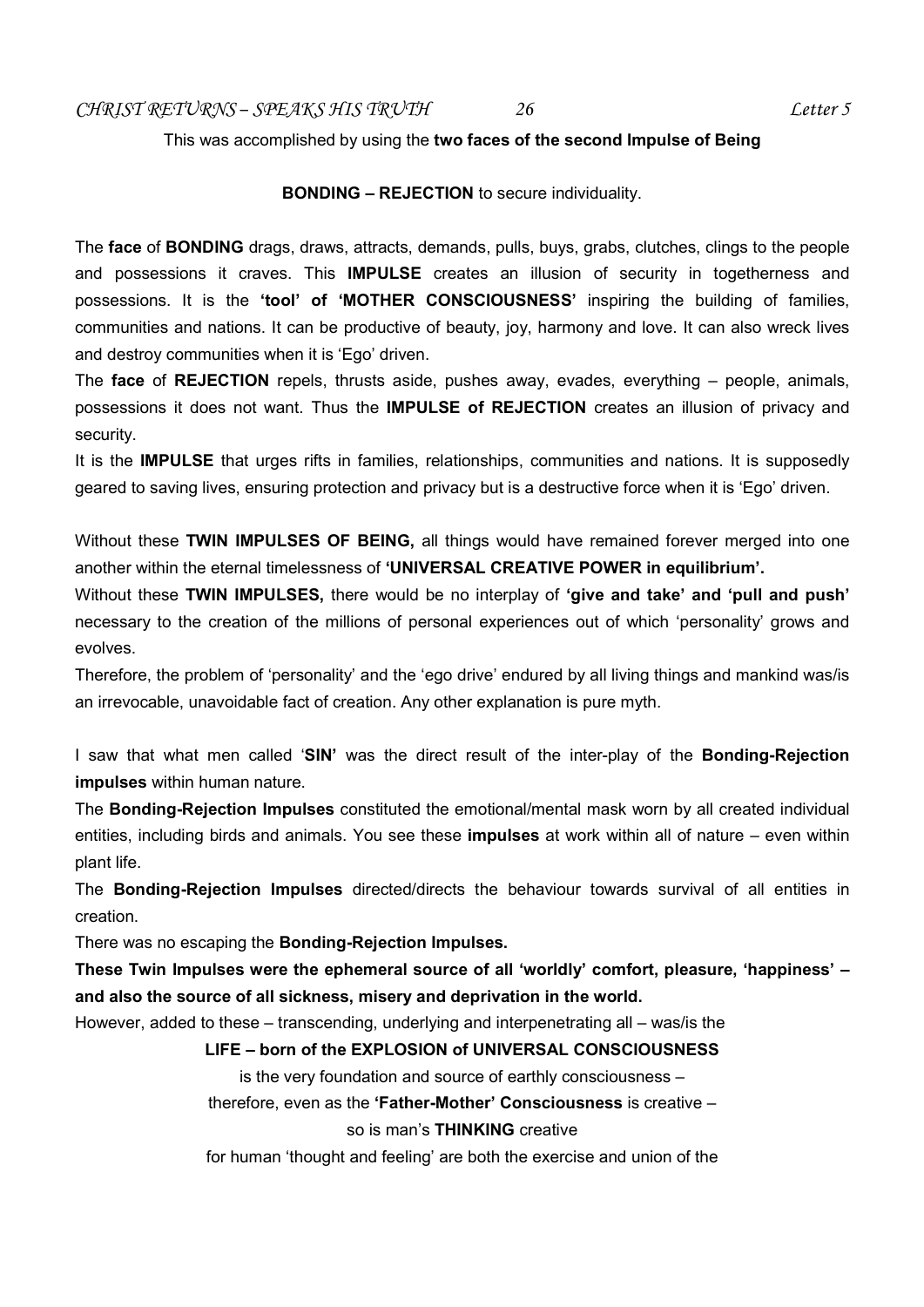### **twin tools** of '**Father-Mother' Consciousness**.

Therefore, these **Impulses of Bonding-Rejection** in the individual personality also become highly creative in that they determine – **and make visible** – the 'consciousness forms' of 'things desired' and 'things rejected'.

## **This is the second fundamental 'secret' of the universe.**

I saw that **'SIN'** was an **artificial concept** expediently devised by men to describe any human activity causing pain to others. Because of their natural make-up of 'grabbing' from other people, and of rudely repelling them, in order to get what they wanted from life, it was inevitable that all human beings would, at some time, cause other human beings some form of distress or suffering. This human propensity to hurt others in no way caused 'offence' to **UNIVERSAL CONSCIOUSNESS** (God) **–** as was affirmed by the Jewish and 'Christian' religion.

Only mankind understood the meaning of the word '**sin'** since only mankind and all of 'creation subject to mankind', 'would ever know the pain, deprivation and misery caused by the two fundamental **IMPULSES of INDIVIDUALITY – Bonding-Rejection** active within the human 'personality'.

**Man's inbuilt impulse to protect his own individuality** had made him set up rules and laws for human society. The **'Universal Creative Power' – LOVE – had absolutely nothing to do with the setting up of human restrictions, limitations, laws and judgement.**

**I also saw that:** 

The '**Father-Mother-Creative Power' – LIFE – continually flowed through all the universe and was the life in my mind using the twin impulses of thought and feeling.** 

# *Hence any powerful 'imperfect thinking and feeling' could disturb and change the 'CONSCIOUSNESS pattern' of created things.*

### Conversely:

*My 'thinking' when fully cleansed of the twin impulses of 'ego' – and fully receptive of the 'Father- Mother Creative Power'* **INTELLIGENCE/LOVE** *would re-introduce the condition of 'PERFECT INTELLIGENT LOVE*'.

*Therefore, a condition previously made imperfect as a result of 'imperfect thought' could be brought back into a condition of 'wholeness' again by changing ego attitudes and thoughts to those of UNCONDITIONAL LOVE.*  **My mind was a 'tool' of the whole creative process originating in the UNIVERSAL.** 

Now that I **knew** this was so – **knew** it *spiritually*, *intellectually, emotionally*, I realised I could and **must** take steps to overcome the **TWIN IMPULSES** of **EGO** previously governing my mind, in order to allow the *DIVINE REALITY* full scope through my mind and brain.